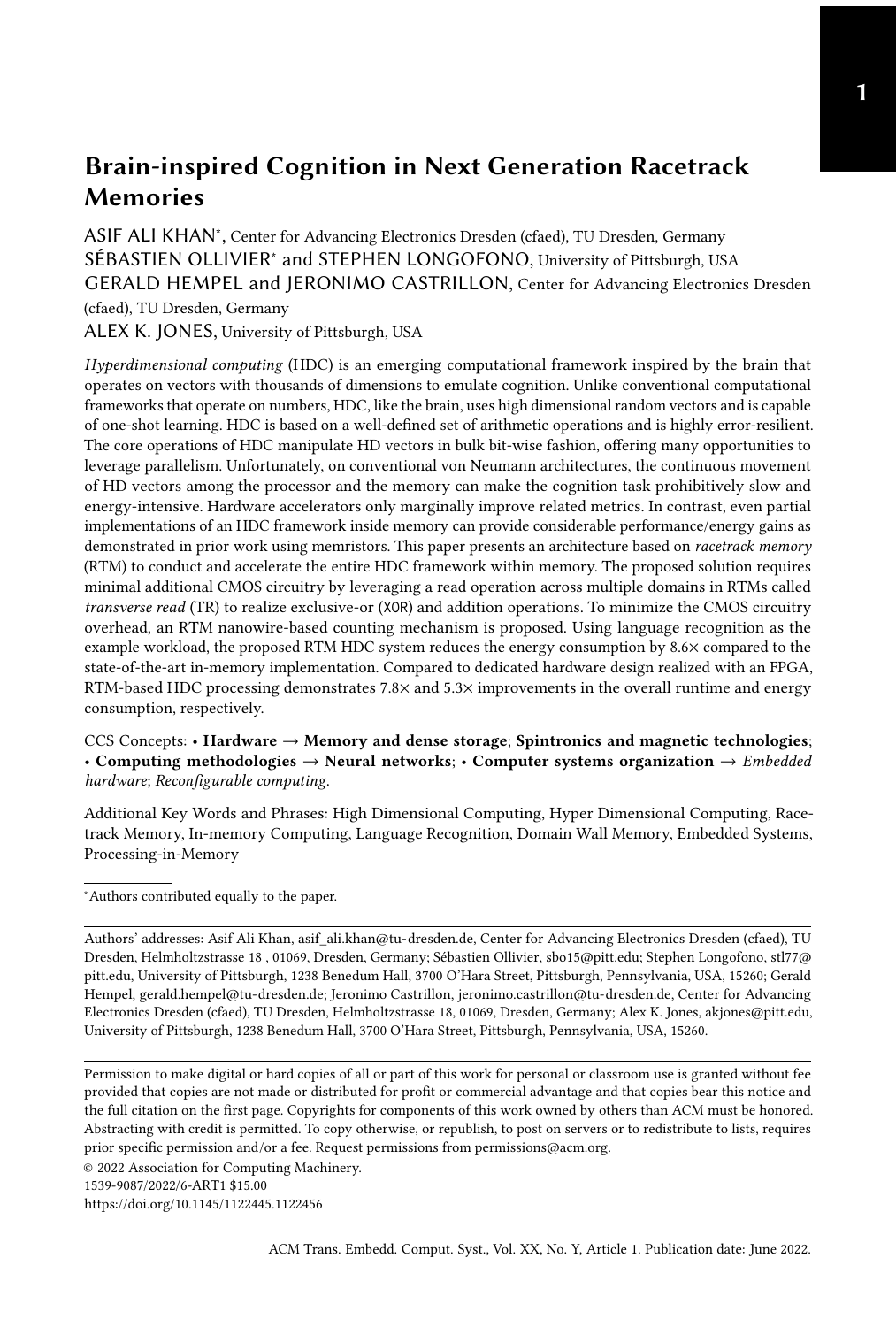#### ACM Reference Format:

Asif Ali Khan, Sébastien Ollivier, Stephen Longofono, Gerald Hempel, Jeronimo Castrillon, and Alex K. Jones. 2022. Brain-inspired Cognition in Next Generation Racetrack Memories. ACM Trans. Embedd. Comput. Syst. XX, Y, Article 1 (June 2022), [29](#page-28-0) pages.<https://doi.org/10.1145/1122445.1122456>

#### <span id="page-1-0"></span>1 INTRODUCTION

The success of machine learning has fueled the transformation of industry and society in recent decades. A key factor for the ubiquity of these learning algorithms is their use in mobile devices such as smartphones, tablets, or sensor networks. However, classic approaches such as deep learning require enormous computing and power resources [\[57\]](#page-26-0). For example, training of a single transformer-based deep learning model requires weeks on modern GPUs and produces carbon footprints (a proxy for energy consumption)  $\approx$  5 $\times$  more than the entire lifetime carbon footprint of a passenger car [\[56\]](#page-26-1). Unfortunately, these characteristics are at odds with the requirements of many IoT devices, namely limited bandwidth, memory and compute power, and battery capacity. Architectural innovations such as near-memory and in-memory computing, along with the alternate models for machine learning such as hyperdimensional computing, substantially reduce the area and energy consumption of cognitive-inspired computing systems without compromising accuracy [\[21\]](#page-25-0).

The idea of hyperdimensional computing (HDC) is inspired by biological systems that generally combine sufficient accuracy with a very high energy efficiency. Compared to conventional machine learning models, HDC is more robust and error-resilient [\[19\]](#page-24-0) as well as more compute and energy efficient [\[8,](#page-24-1) [53\]](#page-26-2). Moreover, HDC provides comparable accuracy to the highest fidelity ML models (cf. Table 2 in [\[10\]](#page-24-2)). HDC frameworks mainly operate on binary or bi-polar hypervectors, typically having thousands of dimensions [\[19\]](#page-24-0). The base or seed hypervectors are randomly generated and describe input features. In HDC training, class hypervectors are generated by performing a set of basic algebraic operations (XOR, permutation, addition, thresholding, and multiplication) that combine several hypervectors and the properties of the desired class. In inference, the same encoding is applied to the input data to generate a query hypervector and reason about a given dataset. The query hypervector is then classified by performing a similarity match operation.

With conventional von Neumann machines, shuttling of hypervectors between the memory and the processor makes the overall classification process prohibitively slow. To overcome this, state-of-the-art proposals use accelerators and near-memory processing to achieve parallelism and energy efficiency [\[5,](#page-24-3) [48,](#page-26-3) [49\]](#page-26-4). Since the algebraic operations in most of the HDC frameworks are memory intensive and inherently parallel, they are particularly well-suited for in-memory computing. Furthermore, in most emerging memory technologies, the physical properties of the memory cells can be exploited to realize some, if not all, HDC operations in place [\[13,](#page-24-4) [50\]](#page-26-5).

In one of the most recent works, an entire HDC framework is implemented on an integrated system using memristor crossbars with additional CMOS logic [\[21\]](#page-25-0). Specifically, the multiplication operation required for "binding" and "similarity search" operations is implemented using phase change memory (PCM) crossbars while the addition, permutation and thresholding operations are realized by additional near-memory CMOS logic. Although the in-PCM HDC system significantly reduces energy consumption (by more than  $6\times$ ), it has three major limitations. First, the additional CMOS logic incurs large area and energy penalties. In the ideal case, the entire framework should be implemented using memory devices. Second, the write operation in resistive memories such as PCM is extremely expensive (in terms of latency and energy) and induces wear on the endurance-limited cells. Although the proposed solutions avoid repetitive programming of the memristive devices, the fundamental problem of expensive writes and finite endurance remains. Third, memristive devices compute values in the analog domain. Besides accuracy implications, which are not as severe due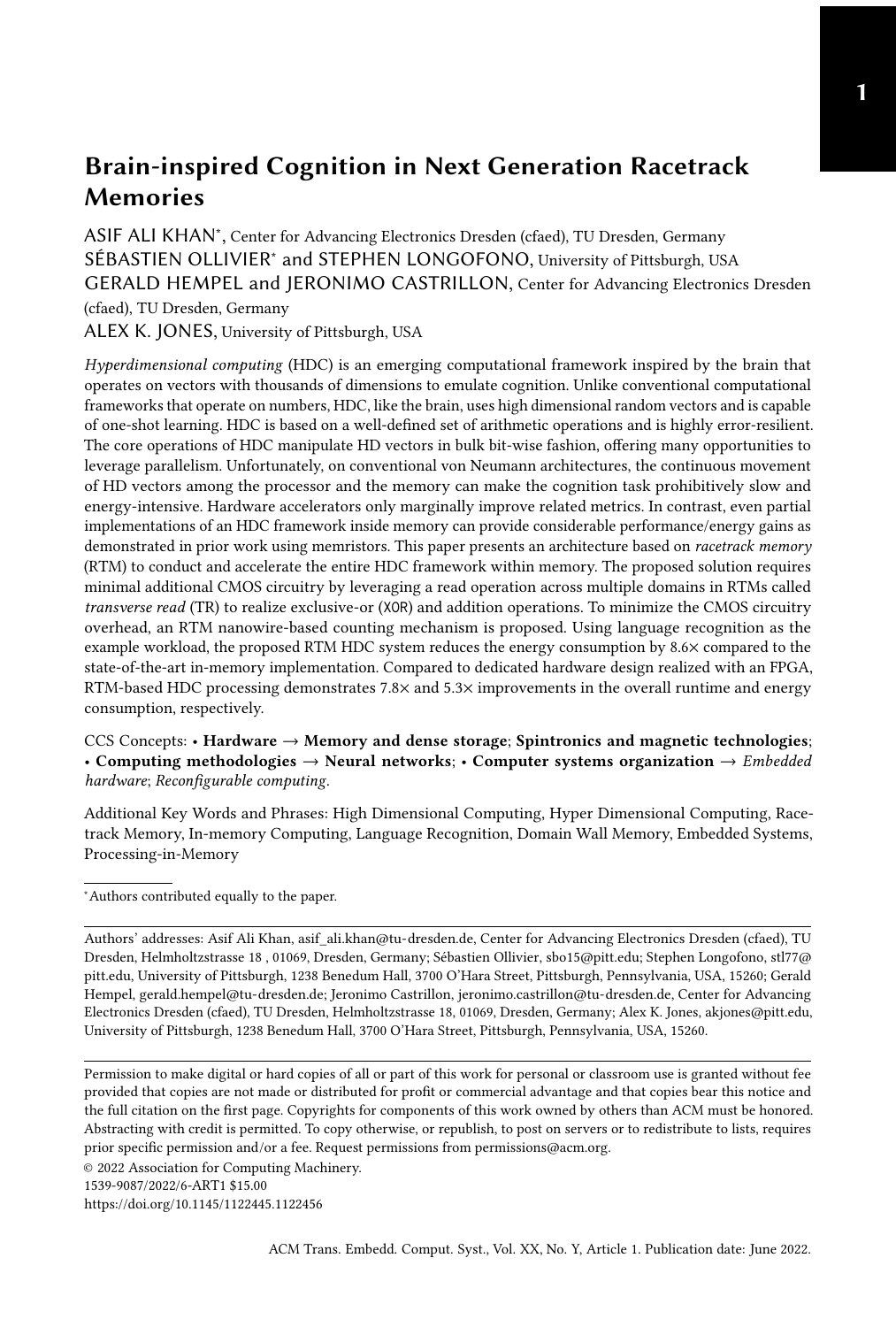to the inherent resilience of HDC, analog computation requires power hungry [\[55\]](#page-26-6) back-and-forth conversion between the analog and digital domains (via ADC/DAC).

To overcome these challenges, we use another class of emerging nonvolatile memory technologies called racetrack memory (RTM) or domain wall memory (DWM) [\[2\]](#page-24-5) to implement the entire HDC framework. An RTM cell consists of a magnetic nanowire that stores multiple data bits in magnetic domains and is associated with one or more access ports. RTM promises to realize the entire framework in the digital domain with relatively low additional logic and without compromising on accuracy.

We present HyperDimensional Computing in Racetrack (HDCR), a complete in-RTM HDC system where all HDC operations are implemented in RTM using the RTM device characteristics. Namely, a novel access mode called transverse read (TR) [\[51\]](#page-26-7) is used to conduct processing within the RTM [\[38,](#page-25-1) [39\]](#page-26-8). By applying a sub-shift-threshold current across two access points along the nanowire, the resistance state of the nanowire can be used to count '1's at each bit position across multiple adjacent data words within the memory. HDCR leverages the TR operation and makes appropriate changes to the peripheral circuitry to realize the XOR operation, and efficient counters. Together with our design for in-memory majority operation, and "permutation," TR enables all necessary HDC processing operations to be performed in a highly parallel fashion within RTM.

Our experimental results show that for the well-known use case of language recognition, our HDC system is an order of magnitude faster than the state-of-the-art FPGA solution and consumes 5.3× and 8.6× less energy compared to the state-of-the-art FPGA and PCM-crossbar solutions, respectively.

The main contributions of this paper are as follows:

- (1) We present a complete HDC system with precise control and datapaths based on nonvolatile racetrack memory.
- (2) For the rotation operation, we make necessary changes to the RTM row buffer to enable rotation of HD vectors with a simple copy (read and write) operation.
- (3) We propose a first RTM nanowires-based counter design to perform the majority operation and compute the Hamming weight.
- (4) For binding, we implement the XOR logic by doing a transverse read operation and using the modified row buffer to infer the result.
- (5) For bundling, we use RTM counters to find the majority output at each position in the hypervectors.
- (6) For comparison with the class vectors, we compute the Hamming distance between the query vector and each class vector leveraging a TR-based XOR operation and the RTM counter.
- (7) We evaluate our system on a standard benchmark and compare the runtime and energy consumption with state-of-the-art FPGA [\[48\]](#page-26-3) and in-PCM implementations [\[21\]](#page-25-0).

The remainder of this paper is organized as follows: Section [2](#page-3-0) provides background information about HDC, language recognition, RTM and TR. Section [3](#page-8-0) proposes the architectural modification needed to perform operations inside RTM and explains the implementation of our RTM counter. Section [4](#page-10-0) explains different HDCR modules and their integration to perform HDC operations in RTM. Section [5](#page-17-0) evaluates HDCR, demonstrating the energy and latency advantages of using RTM. Section [6](#page-21-0) presents some of the most related work in the literature. Finally, Section [7](#page-23-0) concludes the paper.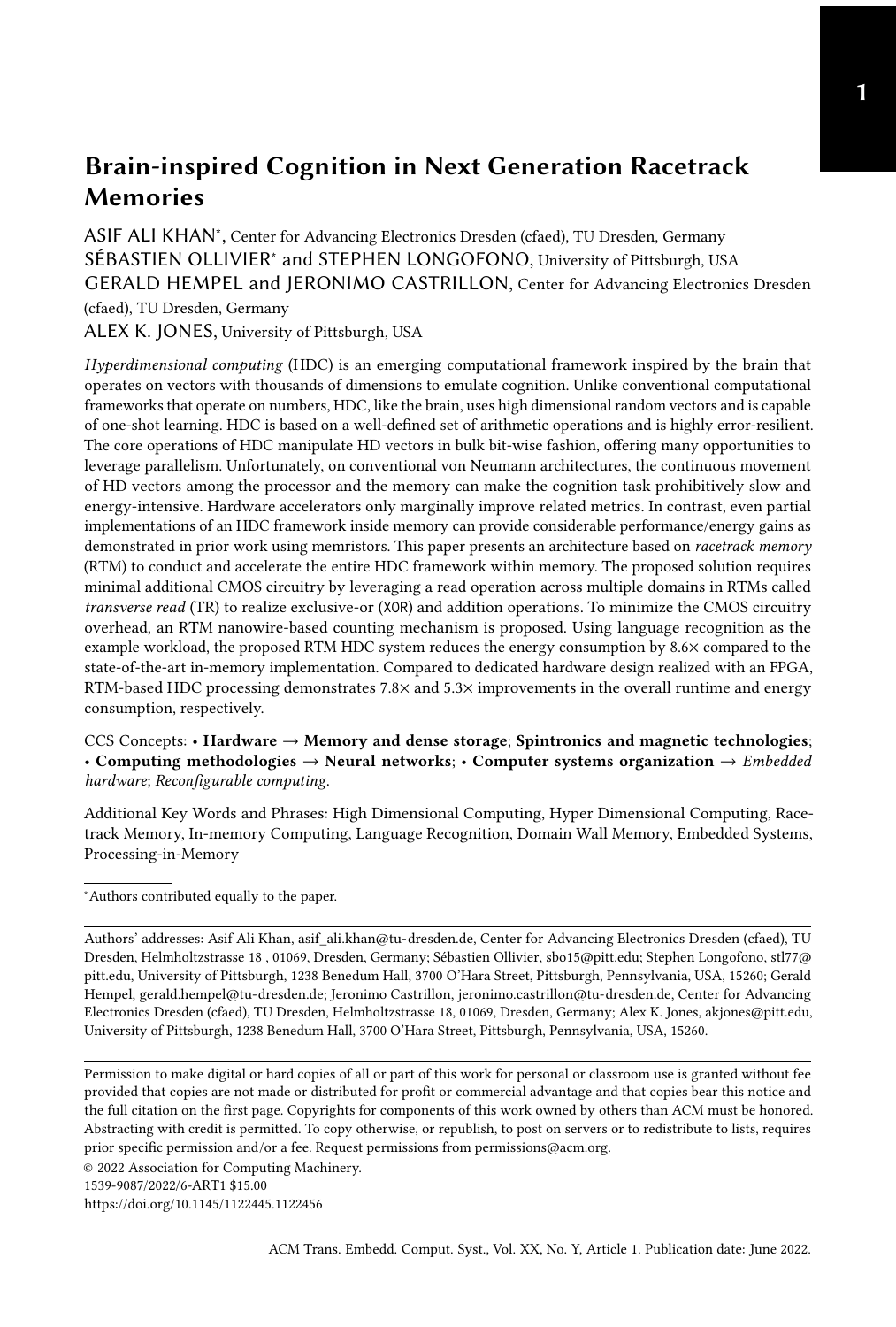#### <span id="page-3-0"></span>2 BACKGROUND

In this section, we introduce the fundamentals of HDC, its major operations, and main components. We then describe our use case and provide details on classes and input features/symbols. Finally, we provide background on RTM technology, its properties and organization, and the working principles of the transverse read operation.

# <span id="page-3-2"></span>2.1 Hyperdimensional Computing

Hyperdimensional computing, also referred to as brain-inspired computing, is based on the observation that neural activity patterns can be regarded as one fundamental component behind cognitive processes. These patterns can be modeled by leveraging the mathematical properties of hyperdimensional spaces. In conjunction with a well-defined algebra, they can be used to implement machine learning tasks with less computational effort than other approaches such as the support vector machine (SVM) algorithm  $[12]$ . Since the dimension D of the hyperdimensional space is on the order of  $10<sup>4</sup>$ , this approach is extremely robust to variation and errors within its hypervectors.

In HD computing, each hypervector (HV) describes a unique point in space and encodes either a feature, a group of features, or a class in the given machine learning problem. As shown in Fig. [1-](#page-4-0)I, the base or seed hypervectors describe input features, and are randomly generated. In HDC training, a set of algebraic operations—*i.e.*, binding, bundling, permutation, and similarity check—are performed on the seed hypervectors and their intermediate results are used to generate class hypervectors. Each class hypervector represents a class in the data set. In HDC inference, the same encoding is applied to the input data to generate a *query* hypervector. The query hypervector is then classified into one of the classes by performing a similarity check operation.

Various HDC frameworks exist that implement HDC in different ways such as (1) using different types of hypervectors (bipolar, binary, integer, etc.), (2) using a different distribution of elements in hypervectors (sparse and dense hypervectors), and (3) employing a different set of algebraic operations. A detailed comparison of these frameworks is presented in [\[48,](#page-26-3) [54\]](#page-26-9). Since we focus on a digital, in-memory implementation of HDC, we consider a binary HDC subset. Thus hypervectors consist of binary values and the framework leverages Boolean operations to implement the required algebraic operations. For the hypervectors, we consider the dimensionality of a hypervector  $D =$ 8192 and a probability of  $P = 0.5$  for each component to be a one or a zero. This is because, for our selected use case,  $D = 8192$  does not have any considerable impact on the accuracy (only reduces it from 97.8% to 97.7%) while still leaving the memory to be used by other general-purpose applications.

We use the Hamming distance  $d_H(\vec{a}, \vec{b})$  metric to compare the hypervectors  $\vec{a}$  and  $\vec{b}$ , resulting in the normalized number of dissimilar elements of both vectors. For large vector sizes, the Hamming distance between random vector pairs, in 98% of the cases, results in  $d_H(\vec{a}, \vec{b}) = D/2$ . In this context, we classify any two vectors as similar ( $d_H < 0.5$ ) or dissimilar ( $d_H \ge 0.5$ ). Since  $d_H(\vec{a}, \vec{b}) \approx$  $B(D, P = 1/2)$  with B representing the binomial distribution, random, *i.e.*, unrelated, vectors are unlikely to deviate from  $D/2$ . Thus, HDC defines sufficiently dissimilar (e.g.,  $d_H \geq 0.5$ ) vectors to be orthogonal<sup>[1](#page-3-1)</sup>.

In the context of HDC for binary hypervectors, relevant algebraic operations are:

• Binding is used for combining related hypervectors. This operation is implemented as an element-wise XOR operation between N hypervectors e.g.,  $\vec{c} = \vec{x_1} \oplus \vec{x_2} \dots \vec{x_N}$  binds  $\vec{x_i} : i =$  $1, 2, \ldots, N$  together.

<span id="page-3-1"></span><sup>&</sup>lt;sup>1</sup>Mathematically, orthogonal vectors would have  $d_H = 1$ , HDC relaxes this definition to  $d_H \ge 0.5$  because it is attempting to distinguish between similar and dissimilar vectors. HDC redefines vectors with  $d_H = 1$  as diametrically opposed.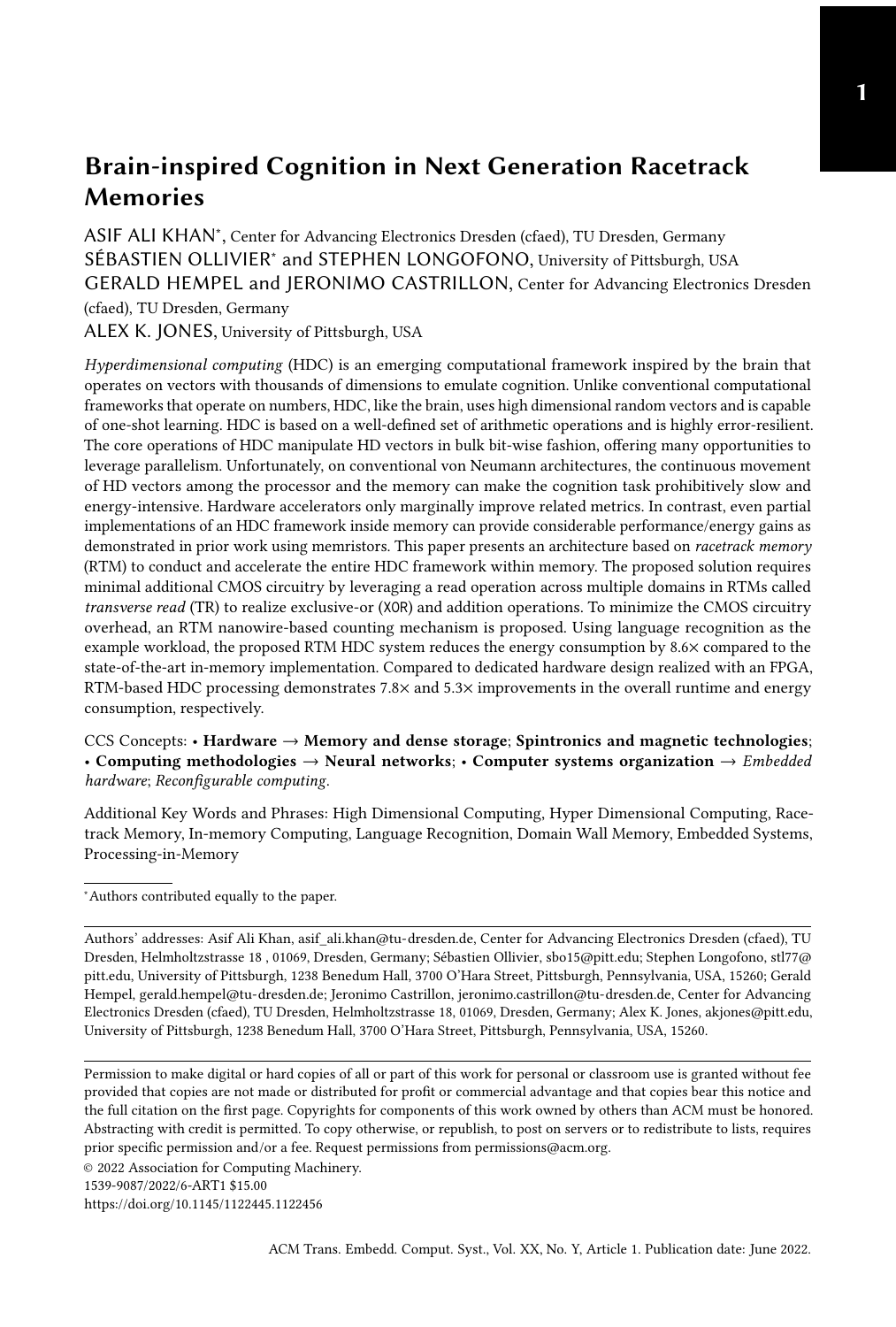- Permutation is used to generate a new hypervector that is orthogonal to the original hypervector by performing a reversible operation. The permutation is a unary operation  $\vec{x_0} = \rho(\vec{x})$  such that the resulting vector  $\vec{x_0}$  is orthogonal to  $\vec{x}$ . In the context of this work, we use piece-wise circular shifts to perform this operation (see Section [4.3.1\)](#page-13-0). Rotating a hypervector *n* times is expressed as  $\vec{x_p} = \rho^n(\vec{x})$ .
- Bundling is used to generate a hypervector representing a set of hypervectors. This operation is implemented by performing the vector sum and element-wise thresholding, also referred to as the majority operation. For an even number of binary hypervectors, the tie is broken by a fixed random hypervector. The bundling operation generates a representative hypervector which is non-orthogonal to the operand hypervectors.
- Similarity Check: The similarity check operation compares the query hypervector to all class hypervectors to find the closest match. Different frameworks use a variety of similarity metrics. For this work, we use Hamming distance and compare the Hamming weights of the query and class hypervectors. The operation is implemented as an XOR followed by the population count operation (see Section [4.4.](#page-16-0))

# <span id="page-4-1"></span>2.2 Use Case: Language Recognition

In the context of this work, we use the language recognition (LR) classification task, which has already been used as a benchmark by other HDC approaches in the literature [\[21,](#page-25-0) [48,](#page-26-3) [49\]](#page-26-4). With this example application, we demonstrate the scalability and efficiency of our architecture compared to the state-of-the-art FPGA [\[48\]](#page-26-3) and in-memory [\[21\]](#page-25-0) implementations. We use the language recognition code published on [\[47\]](#page-26-10) that classifies an input text to one of 22 European languages. The input features consist of 26 letters of the Latin alphabet and the space character (represented by  $\tau$ ). As a first step in building the hyperdimensional (HD) model, hypervectors are generated for all input letters and are stored in an *item memory* (IM)  $\Theta = \{a \rightarrow \vec{a}, b \rightarrow \vec{b}, \dots, z \rightarrow \vec{z}, \tau \rightarrow \vec{\tau}\}$  (see Fig. [1-](#page-4-0)I). The dimensionality of the hypervectors ( $D = 8192$ ) is carefully chosen to ensure better utilization of the memory architecture.

After the IM is created, the training of the HD model is carried out using one text for each of the 22 languages. In order to model the probability distribution of individual letters in the respective language, the text is broken down into substrings of length  $N$  called  $N-grams$ . In the binding

<span id="page-4-0"></span>

Fig. 1. An overview of the HDC operations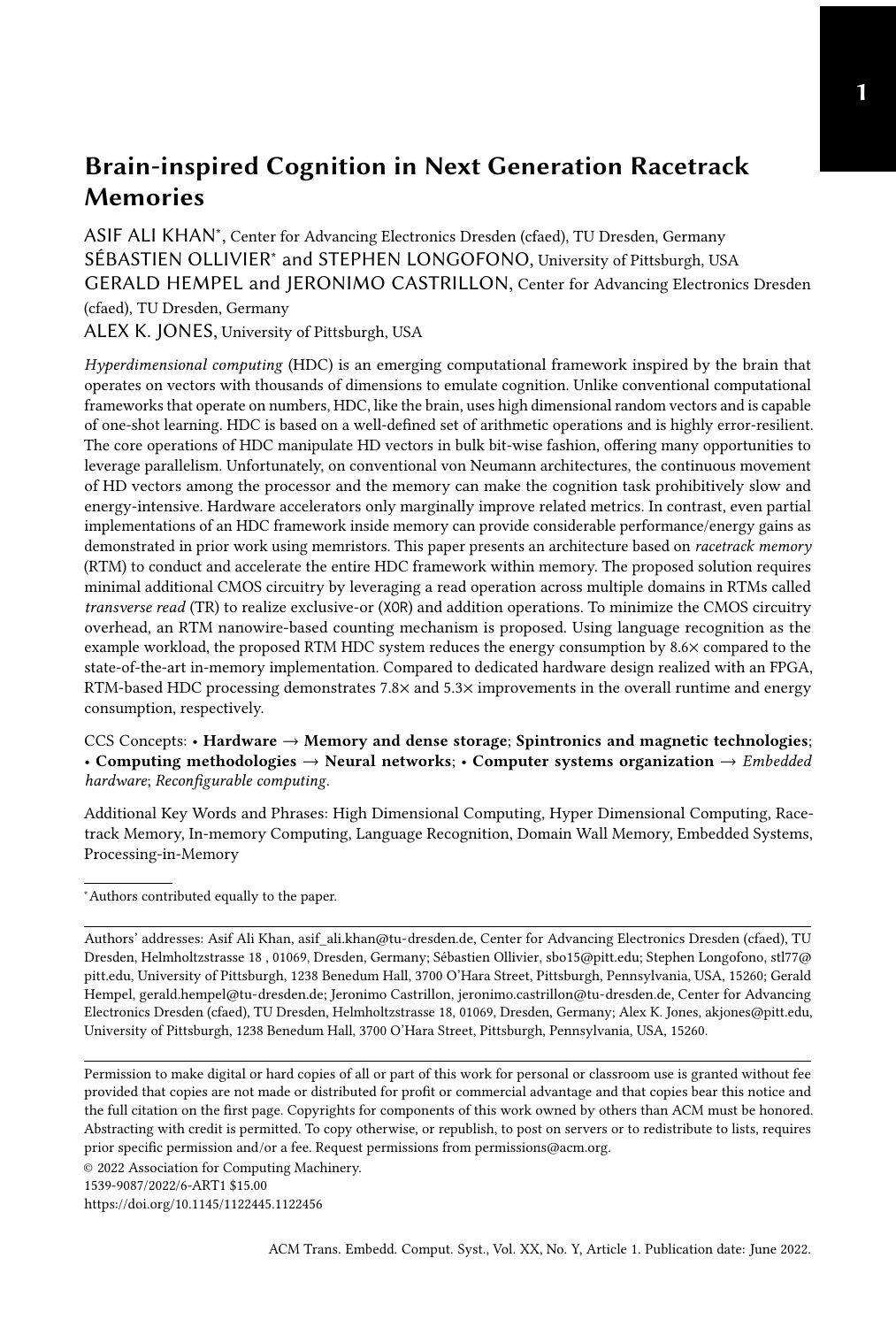operation, a hypervector is generated for each N-gram of the input text, which is subsequently combined by the bundling operation into a single hypervector. This is in contrast to models which use dictionaries and banks of phrases, which increases the complexity of similarity checking without a commensurate advantage in accuracy or efficiency [\[58\]](#page-26-11). For example, the first N-gram of the phrase "dont panic" for  $N = 4$  would be "dont". This is encoded to a single N-gram vector, as shown in Fig. [1-](#page-4-0)II, by permuting and XORing the individual hypervectors from the IM  $\overline{(\Theta)}$  as follows:  $\vec{\Phi}_{dont} = \rho^3(\vec{d}) \oplus \rho^2(\vec{0}) \oplus \rho(\vec{n}) \oplus \vec{t}$ . Due to the properties of the selected encoding, all generated N-gram vectors  $V_z$  =  $\{\vec{\Phi}_{dont},\vec{\Phi}_{ont\tau},\ldots,\vec{\Phi}_{anic}\}$  are orthogonal. Finally, the language vector  $\vec{\mathcal{T}}$  is generated as follows:  $\vec{\tilde{\mathcal{T}}}$  = Majority ( $\vec{\Phi}_{dont}, \vec{\Phi}_{ont\tau}, \dots, \vec{\Phi}_{anic}$ ) (see Fig. [1-](#page-4-0)III). In the training phase,  $\vec{\tau}$  represents a (language) class hypervector  $\vec{\mathcal{L}}$  and is stored in the associative memory. In the inference phase of HDC,  $\vec{\mathcal{T}}$ , the query hypervector, represents the input sentences or phrases and is generated with exactly the same operations.

After the query hypervector is generated, the distance between the query vector and the class vectors must be determined. As shown in Fig. [1-](#page-4-0)IV and mentioned in Section [1,](#page-1-0) this is done by calculating the Hamming distance between the input vector and each of the 22 class vectors  $d_h(\vec{\mathcal{T}}, \vec{\mathcal{L}}) = \text{cnt}_h(\vec{\mathcal{T}} \oplus \vec{\mathcal{L}})$ . The Hamming distance is computed by performing an element-wise XOR operation followed by a population count on the resultant vector. As a final step,  $\vec{\tau}$  is classified into  $\vec{\mathcal{L}}_{\xi}$  where  $\xi$  =  $\operatorname{argmin}_{i \in \{1,...,22\}}$   $d_H$   $\vec{\mathcal{T}}, \vec{\mathcal{L}}_i$ .

This method is based on the fact that the language vectors lie in a linear space that is spanned by a unique N-gram distribution of the associated language. The class vector with the closest N-gram distribution has the smallest distance to the input vector and represents the resulting language.

#### <span id="page-5-1"></span>2.3 Racetrack Memory

The basic storage unit in racetrack memory is a magnetic nanowire that can be grown vertically or horizontally on a silicon wafer, as shown in Fig. [2.](#page-5-0) The nanoscale magnetic wires, also referred to as tracks or racetracks, can be physically partitioned into tiny magnetic regions called domains that are delineated by domain walls (DWs) wherever the magnetization changes. This magnetization direction can be based on either in-plane  $(\pm X)$  or perpendicular  $(\pm Z)$  magnetic anisotropy. The state of any given domain exhibits a different resistance when it is parallel/antiparallel to a fixed reference domain, which can be interpreted as bits representing 1s and 0s [\[2\]](#page-24-5). Generally, each track in RTM has its associated *access ports* (APs) and can store  $K$  bits delineated by  $K - 1$  physical notches along the nanowire, where  $K$  can be up to 128. The number of APs per nanowire is usually less than the number of domains due to the larger footprint of the APs [\[69\]](#page-27-0). This mismatch in the number of domains and APs leads to compulsory shifts, i.e., each random access requires two steps to complete:  $\Omega$  shift the target domain and align it to an AP and  $\Omega$  apply an appropriate voltage/current to read or write the target bit.

<span id="page-5-0"></span>

Fig. 2. RTM nanowire structure (A) and anatomy(B).

ACM Trans. Embedd. Comput. Syst., Vol. XX, No. Y, Article 1. Publication date: June 2022.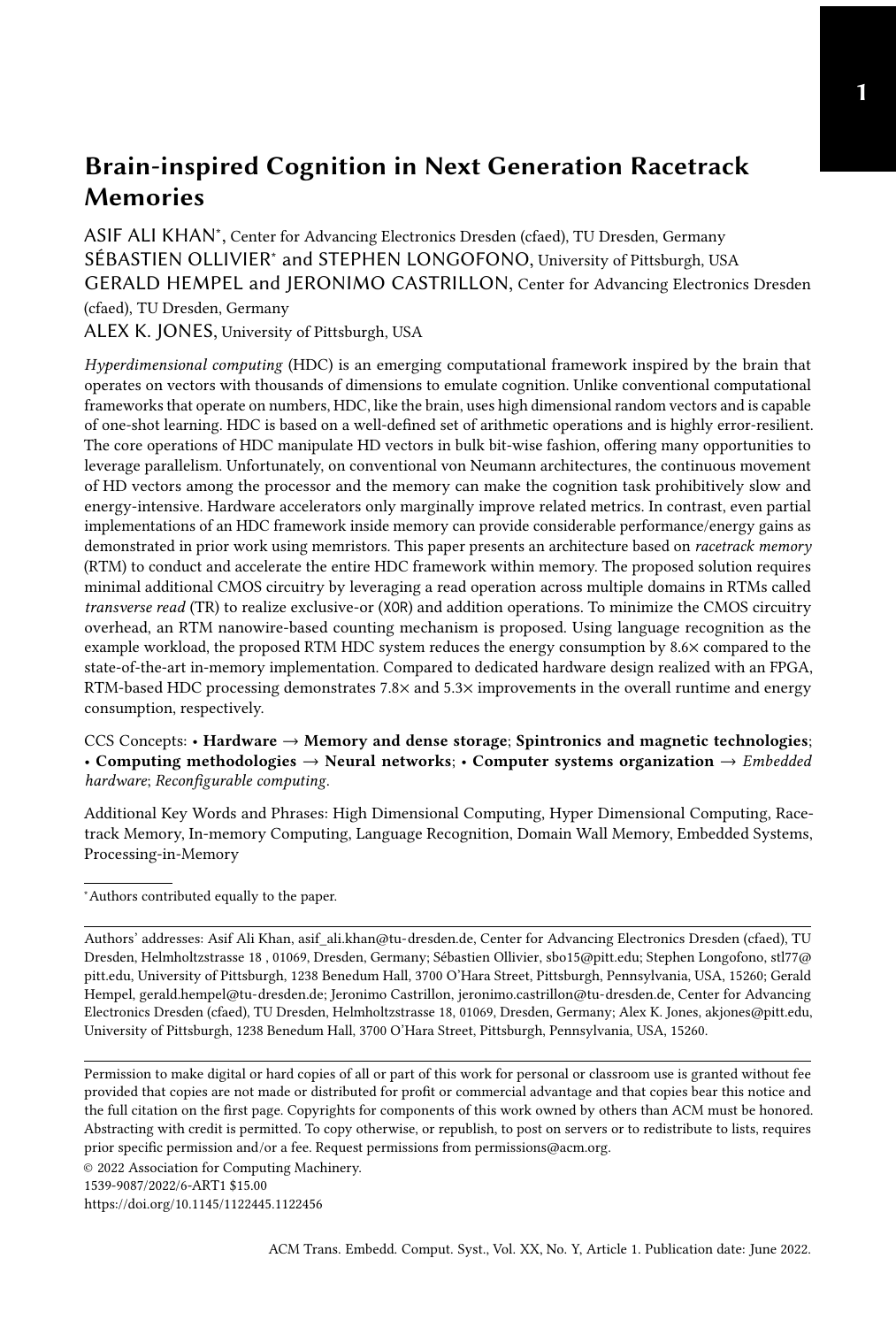Shifting is conducted by passing spin-polarized current along the nanowire from either an access point or an endpoint to another access or endpoint; sufficient densities of spin-polarized current can overcome a potential well ("pinning") created at notches and in turn advance all the domain walls toward the next notch position. This inherent behavior of RTM can be imprecise, generating what is known as a "shifting fault" in the literature. Several solutions have been proposed to mitigate this fault mode [\[1,](#page-24-7) [38,](#page-25-1) [67\]](#page-27-1). Due to shifting, the access latency of RTM is limited by the velocity with which domains move within the nanowire as well as the amount of shifts. The maximum number of domains per track depends on device parameters, but considering the user/application requirements and the number of APs, the number of addressable domains per track varies to accommodate shifting each addressable domain to align with any port.

Fig. [2](#page-5-0) depicts the major components of an RTM nanowire and its access circuitry. The blue domains represent the actual data stored in memory. The yellow domains are extra domains used to prevent data loss while shifting domain walls (and the data between them) along the nanowire. The dark blue elements and the connected access transistors form read-only or read-write ports. A read-only port has a fixed magnetic layer, indicated in dark blue, which can be read using RWL. The read-write port is shown using shift-based writing [\[61\]](#page-26-12) where WWL is opened and the direction of current flows between BL and  $\overline{BL}$ . Reading is conducted from  $\overline{BL}$  through the domain and RWL to GND.

Similar to contemporary memory technologies, RTM cells are grouped together to form a 2D memory array. To minimize the integration complexity, we deliberately conserve a DRAM hierarchical organization consisting of banks, subarrays, and tiles, as shown in Fig. [3.](#page-6-0) As illustrated, the basic building block of the RTM array is a group of  $T$  nanowires and is referred to as a *domain* wall block cluster (DBC) [\[23,](#page-25-2) [59\]](#page-26-13). A DBC therefore can accommodate  $K$   $T$ -bit memory objects. Data in a DBC is distributed across nanowires, which facilitates parallel access of all bits belonging to the same data word. Access ports of all T tracks of a DBC point to the same location and domains can be moved together in a lock-step fashion. For our proposed system, we use  $K = 32$  and  $T = 512$ , the standard cache line size, as shown in Fig. [3.](#page-6-0) Note that for simplicity, we do not show the overhead domains in Fig. [3](#page-6-0) and  $K$  refers to only addressable domains in the nanowires. We assume 16 DBCs per tile, 16 tiles per subarray. Furthermore, we assume a single compute in memory (CIM) tile or cim-tile per subarray, capable of performing in-RTM computations (see Section [3\)](#page-8-0).

RTM strengths, challenges and developments: Table [1](#page-7-0) provides a direct comparison of RTMs to other memory technologies. RTM offers high-performance SRAM comparable latency with extremely low leakage power and higher write endurance compared to other non-volatile memory

<span id="page-6-0"></span>

Fig. 3. RTM organization. SA stands for subarray, domain wall block clusters (DBCs) for domain wall block cluster, AP for access port, and SensAmp for sense amplifier.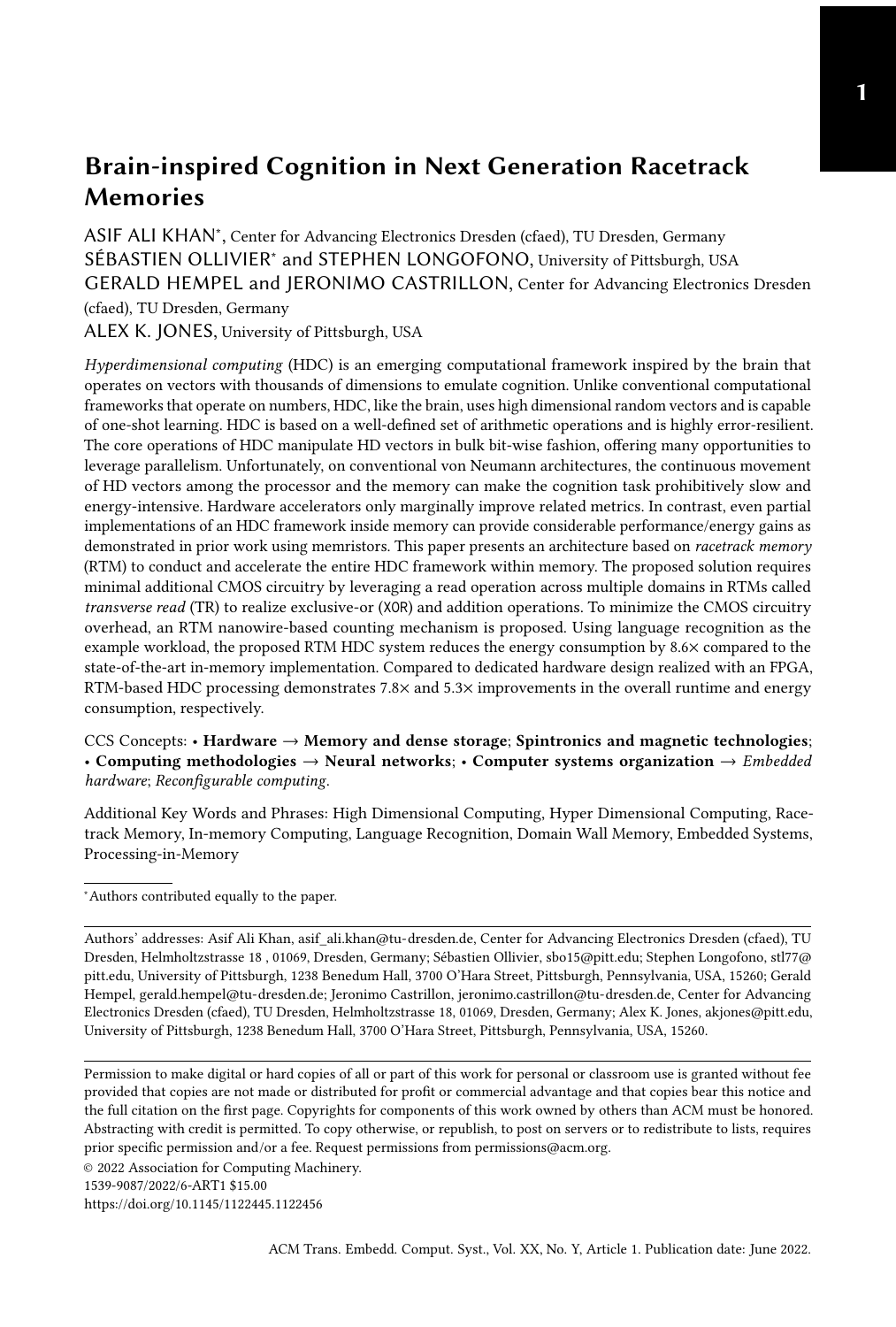<span id="page-7-0"></span>

|                         | <b>SRAM</b>       | <b>DRAM</b>  | STT-MRAM           | ReRAM     | <b>PCM</b>      | RaceTrack 4.0       |
|-------------------------|-------------------|--------------|--------------------|-----------|-----------------|---------------------|
| Cell Size $(F^2)$       | 120-200           | $4 - 8$      | $6 - 50$           | $4 - 10$  | $4 - 12$        | $\leq 2$            |
| Write Endurance         | $> 10^{16}$       | $> 10^{16}$  | $4 \times 10^{12}$ | $10^{11}$ | 10 <sup>9</sup> | $> 10^{16}$         |
| Read Time (ns)          | $1 - 100$         | 30           | $3 - 15$           | $10 - 20$ | $5 - 20$        | $3 - 250^{\dagger}$ |
| Write Time (ns)         | $1 - 100$         | 30           | $3 - 15$           | 20        | >30             | $3 - 250^{\dagger}$ |
| Write Energy            | Low               | Medium       | High               | High      | High            | Low                 |
| Read Energy             | Low               | Medium       | Medium             | Medium    | Medium          | Low                 |
| Leakage Power           | High              | Medium       | Low                | Low       | Low             | Low                 |
| <b>Retention Period</b> | Voltage-dependent | $64 - 512ms$ | Variable           | Years     | Years           | Years               |

Table 1. Comparison of RTMs with other memory technologies [\[2\]](#page-24-5)

† including shift latency

technologies. However, due to the device's sequentiality, RTM access latency and energy consumption depend on the number of required shift operations. In the worst case, the RTM access latency can be 25.6× higher compared to an iso-capacity SRAM [\[60\]](#page-26-14). In addition, shifts can also incur position and alignment faults. A number of solutions have been proposed to optimize RTM performance through shift minimization [\[2\]](#page-24-5). Additionally, solutions have been proposed to detect and correct RTM misalignments [\[38,](#page-25-1) [67\]](#page-27-1).

In recent years, RTMs have seen fundamental breakthroughs in device physics. In the earliest version of RTM [\[42\]](#page-26-15), controlled movement of domain walls in the nanowires was not only challenging but also extremely slow. Later, the same authors demonstrated accurate movement of domain walls with up to 10× higher velocities [\[43\]](#page-26-16). More recently, the field-driving magnetic domain wall mobility has remarkably enhanced to 20 km/sT [\[25\]](#page-25-3), more than  $20\times$  faster compared to the previous version or a two-order of magnitude improvement over the original prototypes. Similarly, moving domain walls in ferromagnetic materials with an exchange coupling torque [\[3\]](#page-24-8) has shown promise to reduce the critical current density to reduce shift energy. The data access devices, magnetic tunnel junctions (MTJs), have also attracted significant interest and have observed considerable improvements in performance and thermal stability by employing different materials ( $e.g., MgO$ as a tunneling barrier) and adopting different switching mechanisms (such as spin-orbit torque instead of spin-transfer torque). These newer MTJs allow for ultrafast magnetization switching, in sub-ns, with extremely low incident power [\[45\]](#page-26-17).

Transverse Read Operation in RTM: The transverse read (TR) operation is an alternate access mode which conducts reads *along* the nanowire rather than across it [\[38\]](#page-25-1). By applying a sub-shiftthreshold current at an AP, and performing a normal read at the next nearest AP (for example, between the two access ports in Fig. [2\)](#page-5-0), it is possible to detect how many of the domains between the ports are in a particular magnetic orientation. The resultant magnitudes of the difference of resistances are small compared to the normal access mode, which limits how many domains can be accurately read in this manner without inadvertently shifting the domain walls. However, using a transverse read distance (TRD) of five domains can reliably produce a count of domains which are in either magnetic orientation [\[51\]](#page-26-7).

Prior work used this count to detect misalignment when shifting nanowires [\[38\]](#page-25-1), but this count can also be used to conduct bitwise logical operations on the data within the TRD [\[39\]](#page-26-8). Using a level-detecting sense amplifier, we can detect different voltage thresholds when  $0, 1, ..., n$  bits are set, where exceeding any given threshold implies that all lower thresholds are also exceeded. For example, if a TR is conducted across four words at a specific bit position in a nanowire, we derive logical OR if any of the thresholds are exceeded, logical AND if the threshold for four bits is exceeded, and XOR  $\iff$  the threshold exceeded  $\in \{1, 3, 5\}$ . For a fixed TR distance, these levels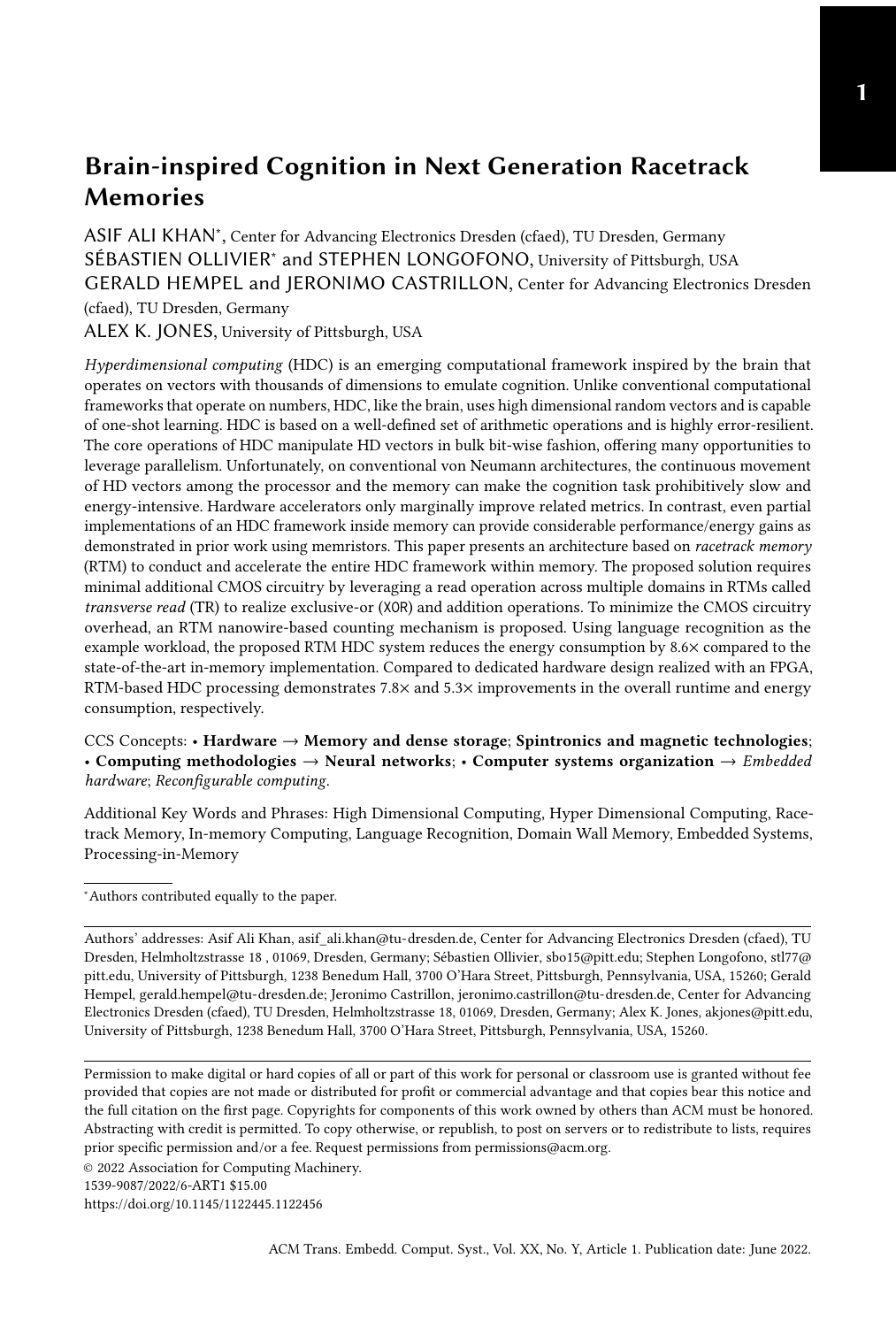can be be used to realize carry-sum operations which can be composed to realize addition and multiplication [\[39\]](#page-26-8). In the next section we show how a modified version of these level operations combined with handful of additional CMOS logic gates can be used to implement the fundamental HDC operations.

## <span id="page-8-0"></span>3 ENABLING COMPUTATION IN RACETRACK MEMORY

This section presents the extensions to the cim-tile circuitry that enable in-place logical operations and counting in RTMs.

# 3.1 Logical Operations in RTM

Similar to [\[48,](#page-26-3) [49\]](#page-26-4), we use the binary spatter-coding [\[18\]](#page-24-9) framework that has four primary operations, i.e., XOR and circular shift operations for binding, the majority for bundling, and XOR for the similarity check as described in Section [2.1.](#page-3-2)

To implement these operations in RTM, HDCR exploits the nanowires' properties and modifies the peripheral circuitry in selected RTM tiles (see Fig. [3\)](#page-6-0), referred to as compute-in-memory tiles. Concretely, one tile  $(T_{15})$  in each subarray is designated as a cim-tile. Fig. [4a](#page-8-1) shows the necessary support circuitry similar to [\[39\]](#page-26-8), with the logic required for compute-in-memory operation outlined in red. Sense amplifiers  $(S_i)$  shown in blue are aligned with access points at bitline  $B_i$  to conduct either a normal read at that bit position, or a TR as described in Section [2.](#page-3-0) During a TR operation, the sense amplifier outputs five bits indicating the five possible reference thresholds corresponding to a particular count of 1s between the access port at  $B_i$  and another access port at a  $TRD = 5$ distance in the same nanowire. For example, 2:3 indicates that the voltage threshold between 2 and 3 ones was exceeded, indicating that at least 3 ones exist in the TR. To realize TR-based computations, we introduce the CIM block as shown in Fig. [4b.](#page-8-2) Based on the thresholds representing the count of ones in the TR, and XOR is high when only the threshold for 0:1 is high or 2:3 is high with 3:4 being low, or when 4:5 is high. The results of all operations are output simultaneously, to be selected using the multiplexer immediately below the CIM blocks.

During a normal read operation, each sense amplifier outputs the value of the single bit position directly beneath the access port. This output bypasses the CIM tile and feeds directly to the first row of multiplexers to enable a fast read path. This same read path for bit line  $B_i$  is routed to the multiplexer for the prior bit line  $B_{i-1}$  and the subsequent bit line  $B_{i+1}$ , shown with orange and

<span id="page-8-1"></span>

(a) Cim-tile architecture for in-place permutation and logical operations. Additional logic relative to non-cim tiles is shown in red. 'S' is sense amplifier and 'SR' represents shift right.



<span id="page-8-2"></span>(b) CIM block gates for logical operations. Inputs i:j indicate that the reference voltages used to distinguish between i and j ones was exceeded.

Fig. 4. Cim-tile architecture.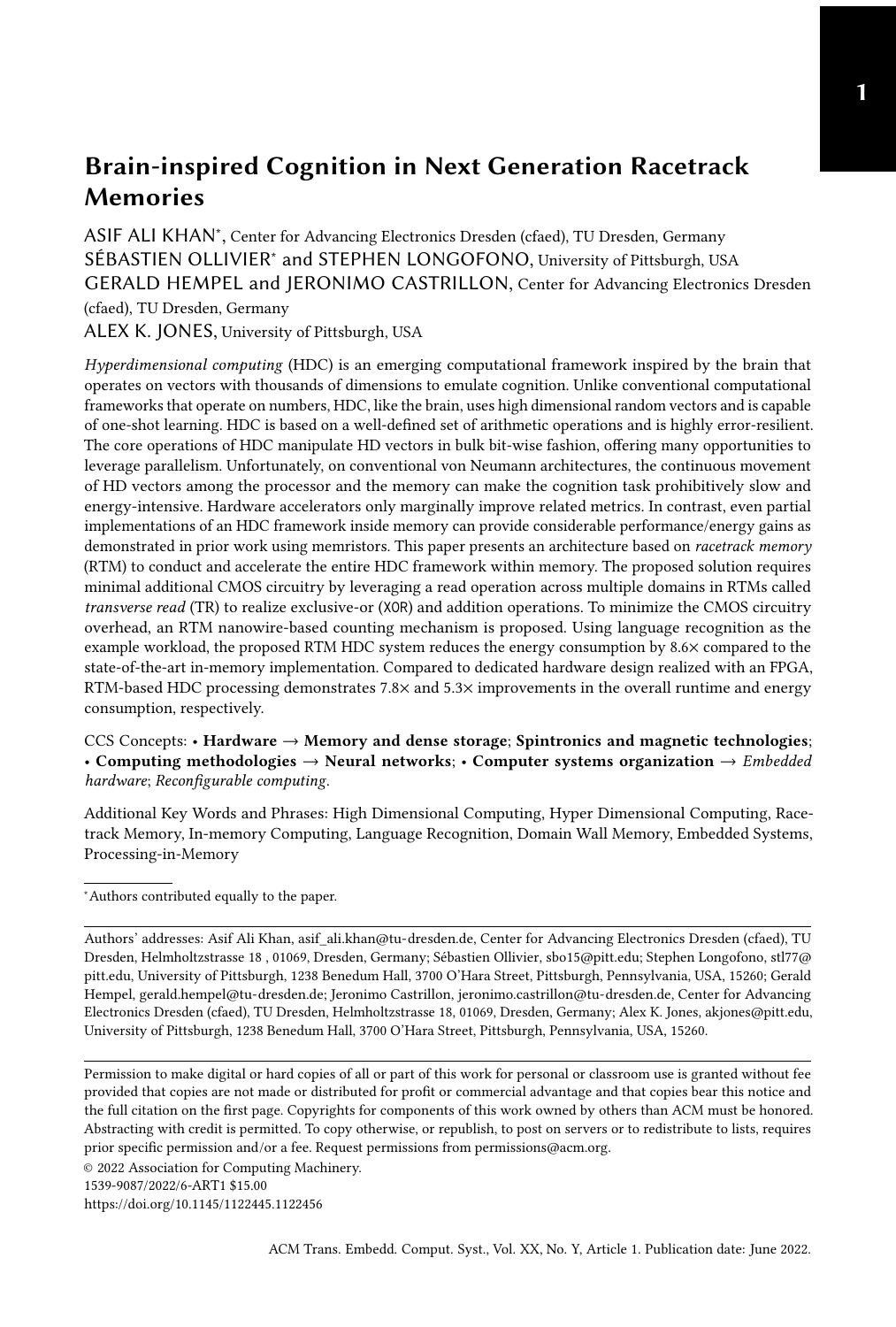turquoise arrows, respectively. These paths enable circular shifting (permutation) of words by one bit position at a time. Together with the six outputs of the CIM block, the topmost row of multiplexers selects from eight operations on the input data. The second row of multiplexers from the top is added to select from the CIM/shifting data path or the direct read path. The final row of multiplexers and the writeback drivers are identical to the architecture of the non-cim tiles; data for writeback can be fed in from local row buffers  $W_i$ , or read from the current tile to move data or write back the result of a cim operation.

Operating this circuitry requires a new pseudo-instruction in the ISA called cimop. Each cimop instruction consists of a source address (src), indicating which data to align to the access ports, a size, indicating the number of nanowires to be included in the TR operation, and  $op$ , which selects the cim operation from the topmost row of multiplexers. Note that this psuedo-instruction entails some primitive operations to conduct the alignment and pad operands for sizes less than the TRD. We assume that these primitive operations are scheduled by the compiler and conducted by the memory controller.

#### <span id="page-9-2"></span>3.2 Counting in RTM

Fig. [5a](#page-9-0) presents an overview of the proposed in-RTM counter. It combines the TR operation in the RTM nanowire with the basic read/write operations to realize counters. The RTM nanowires used for counters must be equipped with two read-write APs, necessary for the TR operation. For a base<sub>2</sub>· $\chi$  counter, the two access ports in the nanowires must be  $X - 2$  domains apart, *i.e.*, the TRD in the nanowire must be  $X$ .

<span id="page-9-1"></span><span id="page-9-0"></span>

Fig. 5. RTM counter: overview and details.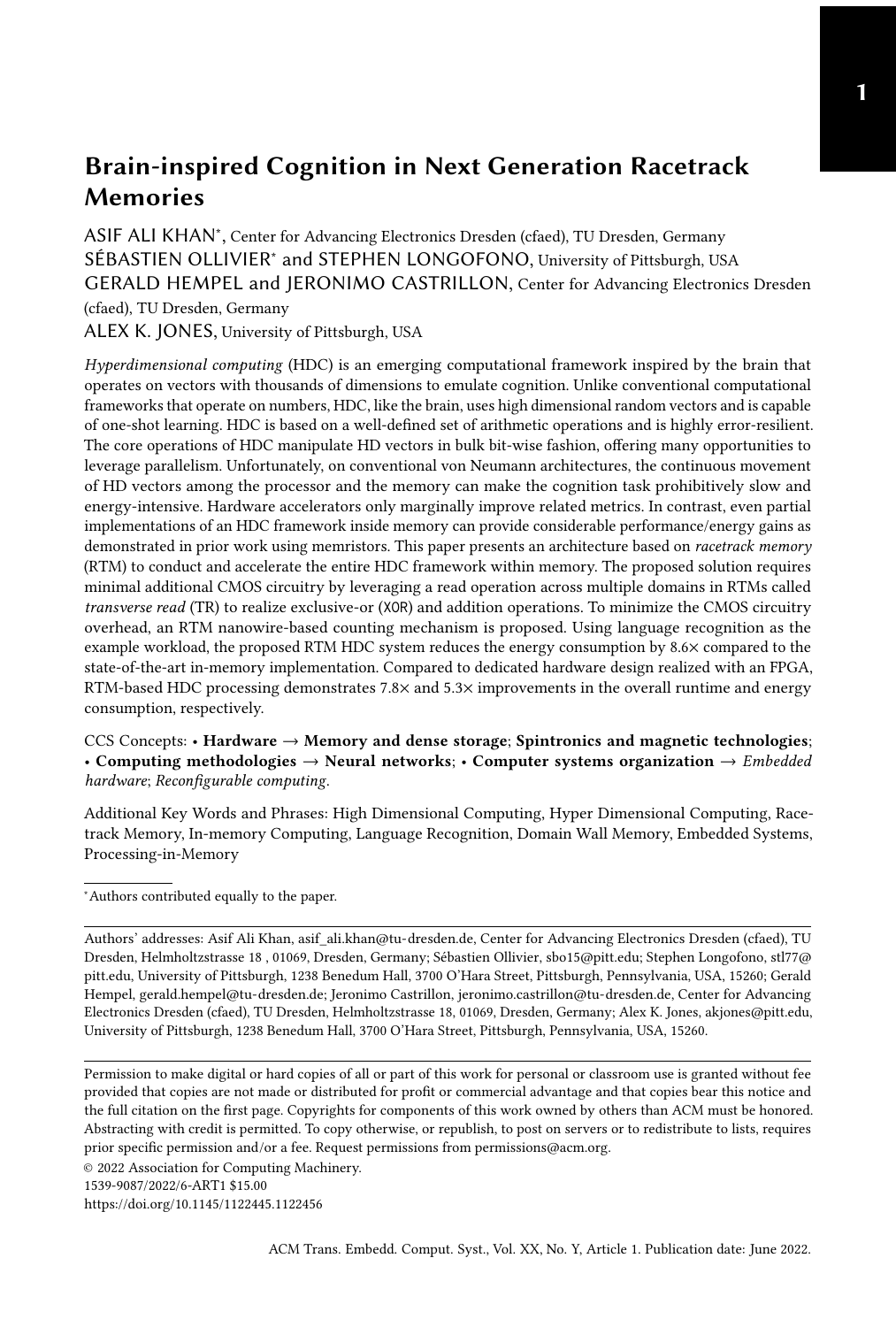In HDCR, we prefer decimal counters for the majority operation and the population count. As such, we use  $X = 5$ , delimited by APs in dark blue in Fig. [5b](#page-9-1) and with arrows in Fig. [5a.](#page-9-0) Note that each nanowire in the RTM counter only uses the domain between the access ports and the number of nanowires in the counter are defined by the counter size. For instance, in a decimal counter, i.e.,  $X = 5$ , a single nanowire can only count between 0 and 9 (see Fig. [5a\)](#page-9-0). If we want to count from 0 and 99, the RTM counter requires at least two nanowires. In general, for a decimal counter having size C, an RTM counter requires at least  $|\log_{10}(C)| + 1$  nanowires.

The RTM counter operates using the same principle as a Johnson counter. Let us assume a two-nanowire decimal counter that can count up to 99 and is initially set to 0 (see Fig. [5a\)](#page-9-0). The counter value at any instant in time is determined by the number of 1s between the APs and the state of bit  $P$ , the bit under AP2, i.e., the right AP in Fig. [5b.](#page-9-1) The bit  $P$  determines if the counter is in the first or second half of counting, in this case between 0-4 or between 5-9. For the decimal value 0, the  $X$  bits are all filled with 0s and hence the bit  $P$  is zero. If we want to increment the counter by four, for instance, four 1s need to be shifted under AP1, as shown in Fig. [5a.](#page-9-0) To count beyond 5, *i.e.*, when all bits between APs including the  $P$  bit are 1, 0s are shifted under AP1. The decision to shift a 1 or a 0 under AP1 is controlled by the P bit position: when  $P = 0$ , we interpret the counter value as the count of ones between access points, and when  $P = 1$ , we interpret the counter value as ten minus the count of ones (or five plus the count of zeros) between access points. To realize this behavior, toggling the value of  $P$  also toggles the value pushed into the nanowire when the counter is incremented, as shown for the decimal value 12 in Fig. [5a.](#page-9-0) The table of Fig. [5a](#page-9-0) represents all TR and  $P$  combinations and their associated values.

The RTM counter requires nanowires in DBCs to be shifted independently. This drastically increases the shift controller complexity since each nanowire AP position needs to be stored and controlled independently instead of a single position per DBC (512 nanowires). In order to reduce this impact on the nanowire shifting logic, we also used the notion of transverse write (TW) [\[39\]](#page-26-8). Traditionally, to perform a shift based write under the left AP on Fig. [5b,](#page-9-1) RWL<sub>0</sub> and one WWL<sub>0</sub> would be closed, the current flows through the fixed layer, one domain and then go to the ground, writing a new value and erasing the previous value under the left AP. However, by closing one  $WNL<sub>0</sub>$  and RWL1, while sending a higher current density, our design can perform a write operation and perform a partial shift along the nanowire rather than between the fixed layer and ground. We called it partial (i.e., segmented) shift since only the bits between the heads are shifted. Thus, a TW from the leftmost AP writes a value under that AP, and shifts the remaining bits between the APs to the right, erasing the bit that was under the right AP.

In the next section, we use these in-RTM compute-in-memory concepts and present our proposed architecture for HDCR. Further, we explain how the cim-tile operations implement each of the fundamental HDC operations.

## <span id="page-10-0"></span>4 HYPERDIMENSIONAL COMPUTING IN RACETRACK MEMORY

This section presents the implementation details of the proposed HDCR. It provides an overview of the overall system and explains the individual modules and their system integration.

# 4.1 Overview

Fig. [6](#page-11-0) presents an overview of the proposed in-RTM HDC system. As explained in Section [2.1,](#page-3-2) the 27 hypervectors of the input letters are initially mapped to the item memory, 9 DBCs in each subarray as shown in Fig. [6a.](#page-11-1) Note that for simplicity, we only show the cim-tiles in the subarrays. For the encoding operation, the hypervectors in the item memory are loaded into the encoder module. This requires the hypervectors in the item memory to be shifted and aligned to the port positions in their respective DBCs (Step 1.1 in Fig. [6b\)](#page-11-2). Subsequently, HDCR copies the hypervectors to the encoder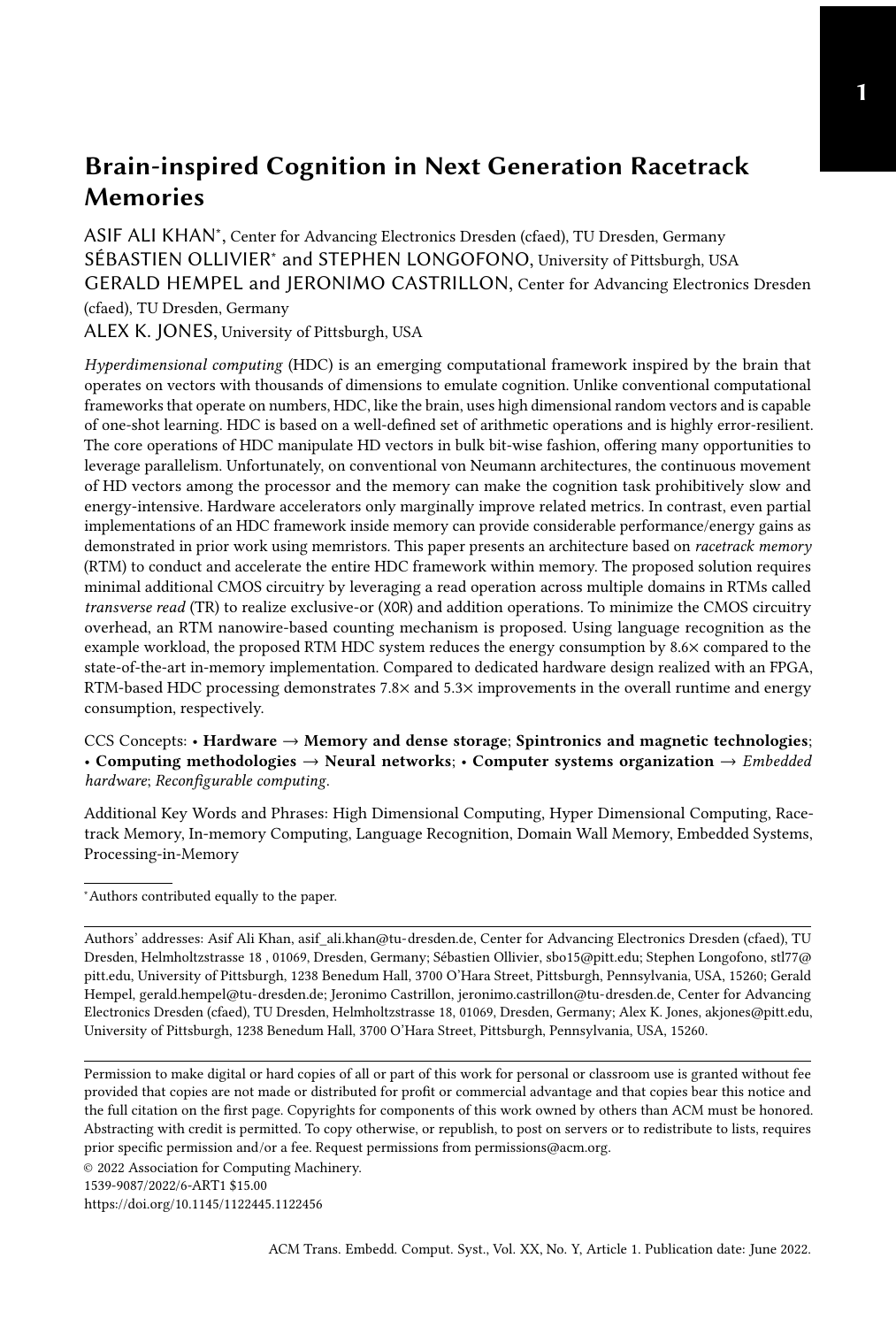<span id="page-11-2"></span><span id="page-11-1"></span><span id="page-11-0"></span>

Fig. 6. An overview of the HDCR. The figure shows hypervectors' mapping to cim-tiles and provides detail of the individual operations in HDCR. Note that all tiles shown in the figure are cim-tiles.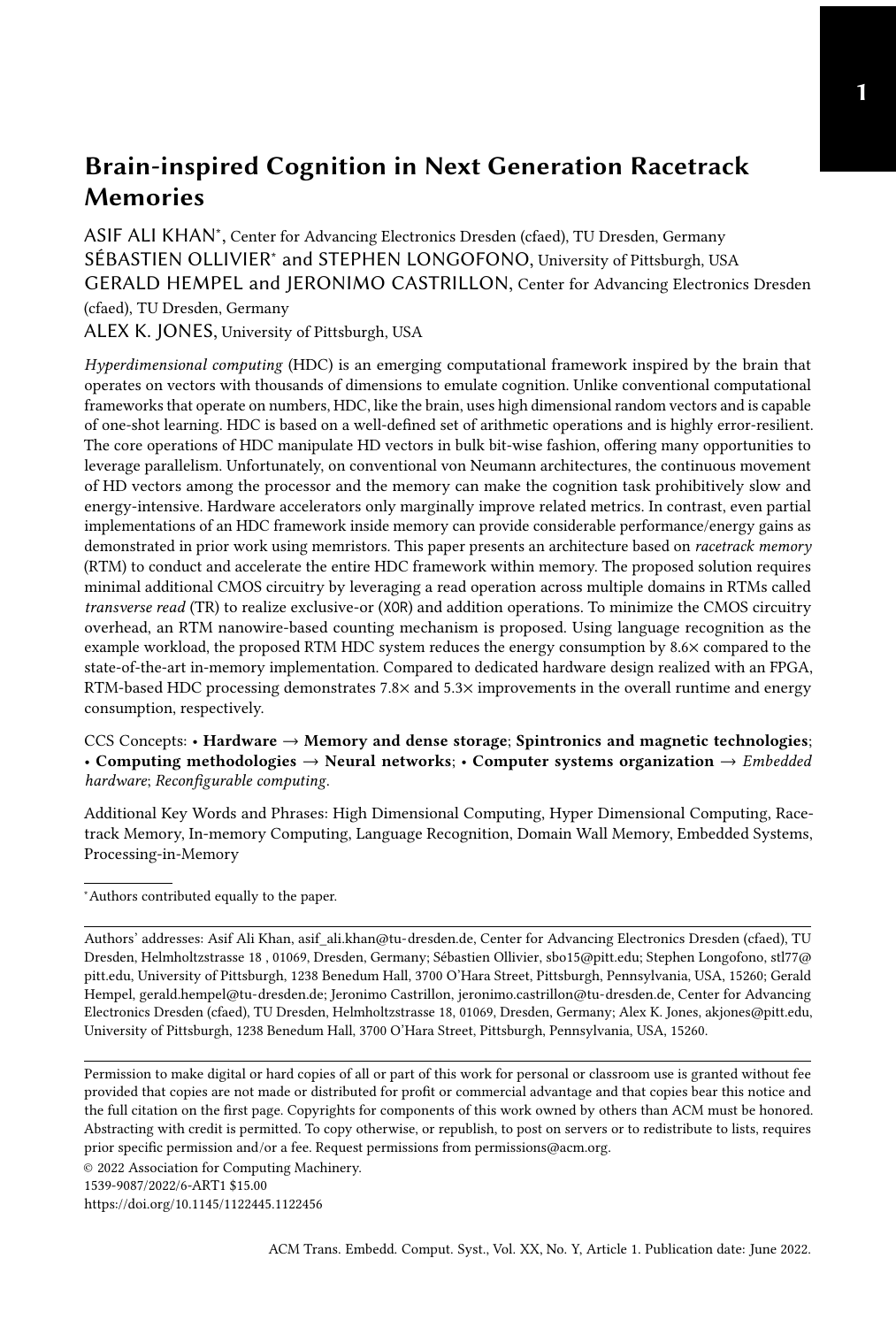<span id="page-12-0"></span>Algorithm 1 HDC Procedures

1: Global variables:  $V_z \leftarrow \emptyset$ ,  $\theta$ , AM, THR 2: ⊳ $\theta$  = item memory, AM = Associative memory, (cf. Section [2.2\)](#page-4-1) 3: function HDC TRAIN( $LS, \theta$ ) 4: ⊲LS: List of Lang strings for training 5: for all  $L_i \in LS$  do 6:  $\vec{\mathcal{L}}_i \leftarrow \text{Encoder}(L_i)$ 7: Store  $\vec{\mathcal{L}}_i$  in AM 8: return AM 9: function HDC CLASSIFY( $L, \theta, AM$ ) 10: ► ⊳L: Text string to be classified 11:  $\vec{\mathcal{T}} \leftarrow \text{ENCODE}(L)$ 12: LangLabel  $\leftarrow$  SIM CHECK( $\vec{\mathcal{T}}$ ) 13: Display:  $L$  is LangLabel language. 14: **function**  $\rho(\vec{e})$ 15:  $\vec{\eta} \leftarrow [\cdot], \vec{\psi} \leftarrow [\cdot]$ 16: PG\_size  $\leftarrow \frac{dim(\vec{e})}{T}$  $\triangleright T = 512$ 17: for  $Itr \leftarrow 0$  to PG size do 18: ⊲Rotate left within each SA 19:  $\vec{\eta} \leftarrow \text{rol} \left( \vec{e}_{\text{512-}Itr} \right]$ : [512·(*Itr*+1)]-1) 20: ⊲Concatenate rotated chunks 21:  $\vec{\psi}_{[512\cdot Itr];[512\cdot (Itr+1)]-1} \leftarrow \vec{\eta}$ 22: return  $\vec{\psi}$ 23: function SIM\_CHECK( $\mathcal{T}$ ) 24: for all  $\vec{\mathcal{L}}_i \in AM$  do 25: ⊳Implemented with TRs (cf. Sec [4.4\)](#page-16-0)  $\overrightarrow{54}$ :  $\overrightarrow{71}$ 26:  $d_H(\vec{\mathcal{T}}, \vec{\mathcal{L}}_i) \leftarrow \text{Hamdist}(\vec{\mathcal{T}}, \vec{\mathcal{L}}_i)$ 27: ►Implemented at the MemControl level 56: 28:  $\xi = \text{argmin}_{i \in \{1, ..., 22\}} (d_H(\vec{\mathcal{T}}, \vec{\mathcal{L}}_i))$ 29:  $\qquad$  return Label of language class  $\vec{\mathcal{L}}_{\mathcal{E}}$ 30: function ENCODE(String L) 31:  $\vec{v}_0 = \vec{v}_1 = \vec{v}_2 = \vec{v}_3 \leftarrow 0$ 32:  $N \leftarrow 4, D \leftarrow 8192$ 33:  $charCount \leftarrow 0$ 34: counters  $\leftarrow 0 \triangleright D$  counters in total 35: for all  $c_i \in L$  do 36:  $\vec{c}_i \leftarrow \theta(c_i) \triangleright \text{Read HV from IM}$ 37: ► ⊳Rotate HVs in the N-gram 38:  $\vec{v}_3 \leftarrow \rho(\vec{v}_2)$ 39:  $\vec{v}_2 \leftarrow \rho(\vec{v}_1)$ 40:  $\vec{v_1} \leftarrow \rho(\vec{v_0})$ 41:  $\vec{v_0} \leftarrow \vec{c_i}$  $42:$  charCount  $\leftarrow$  charCount + 1 43: **if**  $charCount \geq N$  then 44: ⊲XOR with a TR operation 45:  $\vec{\phi} = \vec{v}_0 \oplus \vec{v}_1 \oplus \vec{v}_2 \oplus \vec{v}_3$ 46: ⊲Push counters at all bit positions 47: for  $Itr \leftarrow 0$  to  $D$  do 48:  $\mathbf{if} \ \vec{\phi}_{Itr} = 1 \mathbf{then}$  $49:$  counters $I_{tr}$  + + 50: 51: ⊲Check all counters' state against THR 52: for  $Itr \leftarrow 0$  to D do 53: **if** counters $_{Itr}$  > THR then  $\mathcal{T}_{trr} \leftarrow 1$ 55: else 56:  $\vec{\mathcal{T}}_{Itr} \leftarrow 0$ 57: return  $\vec{\mathcal{T}}$ 

module implemented in DBC<sup>9</sup> of the subarray (see Step 1.2 in Fig. [6b](#page-11-2) and Line [36](#page-12-0) in Algorithm [1\)](#page-12-0). HDCR then permutes the hypervectors in the encoder module (see Lines [38-40](#page-12-0) in Algorithm [1\)](#page-12-0) and performs the XOR operation to generate their N-gram hypervector (see Step 1.3 in Fig. [6b](#page-11-2) and Line [45](#page-12-0) in Algorithm [1\)](#page-12-0). Since the N-grams represent  $N$  contiguous characters in the input text, the encoder module produces a new N-gram hypervector for each new character in the text. Thus for an input text of S characters, the encoder module generates  $S - N + 1$  hypervectors in total.

For each new N-gram hypervector, the counters for each bit position implemented in DBCs<sub>10−15</sub> are incremented based on the XOR result (see Step 1.4, Lines [47-49](#page-12-0) in Algorithm [1\)](#page-12-0). The counting module performs the majority operation on all N-gram hypervectors and generates a single hypervector based on the final counters' state (Step 1.4). In the training phase of the HDC this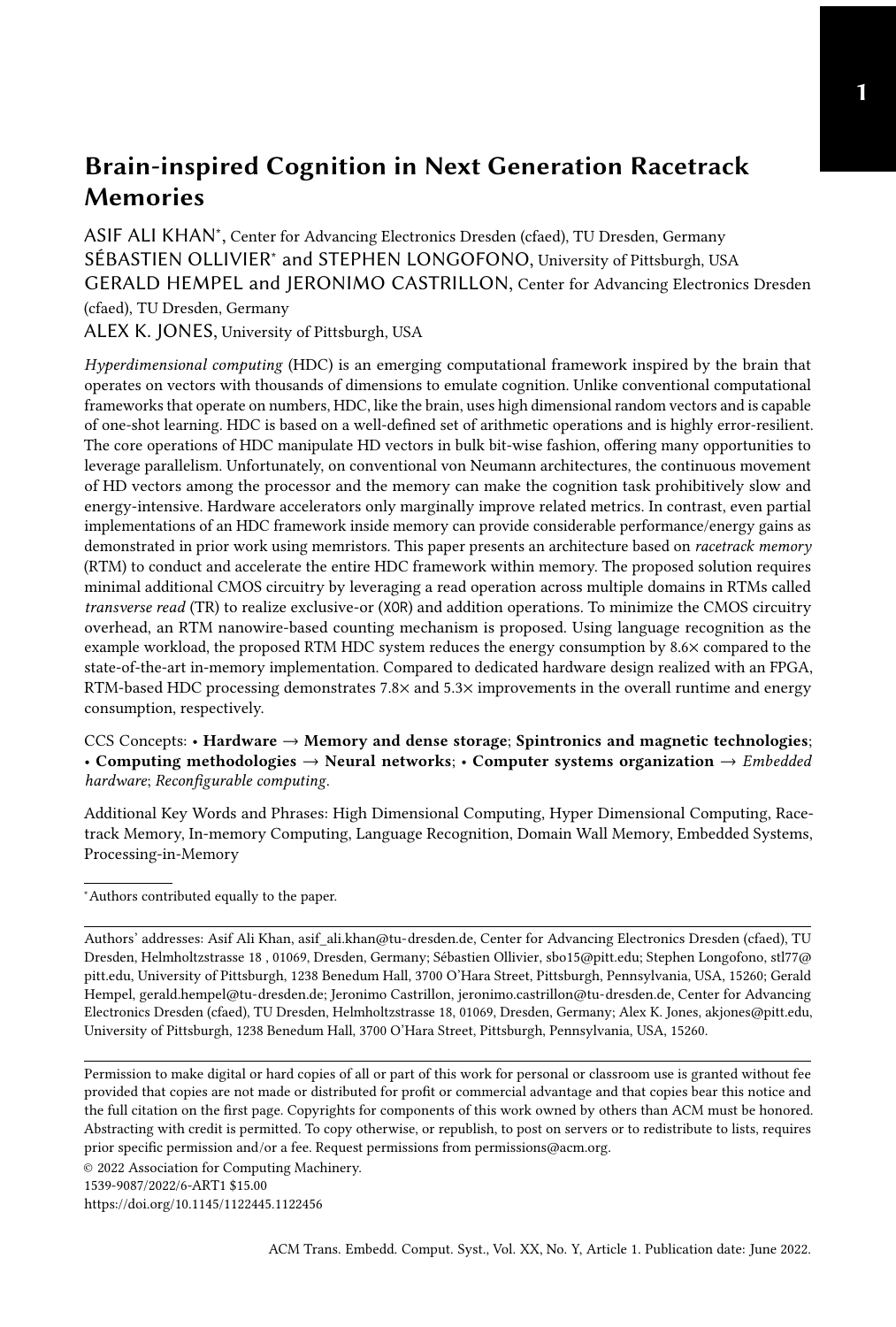generated hypervector represents a language class hypervector ( $\vec{\cal L}_i$ ). This is stored in the *associative*  $memory (AM)$ , and the process is repeated for all remaining languages. In contrast, during the inference phase, the resultant hypervector  $(\vec{\mathcal{T}}_i)$  represents the input text. After generating this hypervector, it is passed on to the similarity search module in Step 2 to classify it into one of the language classes, as shown in Fig. [6b.](#page-11-2) In the following sections, we provide the implementation details of the individual modules.

# 4.2 Item Memory

The HDC framework operates on  $D = 8192$  bit wide binary vectors. Since our DBCs are only 512 bits wide, this requires dividing the hypervectors into 16 chunks of 512 bits each to store the complete 8192-bit hypervector. These chunks can be stored in DBC(s) of the same subarray, as we are doing in Section [4.4,](#page-16-0) or in the same DBC (e.g.,  $DBC_i$ ) across 16 different subarrays. However, for the encoder module in HDCR, to enable performing the TR operation in parallel across all 8192 bit-positions, the HV chunks need to be distributed across different subarrays, as shown in Fig. [6a.](#page-11-1) This group of 16 subarrays sharing and manipulating chunks of the same hypervectors is referred to as a processing group (PG). A PG generates the output of a CIM operation on TRD hypervectors in a single cycle.

For the LR application, the item memory (IM) is composed of 27 hypervectors (HVs), one for each character of the Latin alphabet plus the space character  $\tau$  (see Section [2.2\)](#page-4-1). Since a DBC in our proposed system has 32 domains per nanowire, the 27 HVs can be stored in a single DBC (e.g.,  $DBC<sub>0</sub>$ ) across all subarrays in a PG. However, since each new character consumed from the input text accesses the IM to retrieve its corresponding HV, this tight packing of HVs in a single DBC can lead to a significant number of shift operations in RTM. In the worst case, access to the IM can incur  $27 - TRD = 23$  shifts, which stalls the other modules in HDCR and substantially increases the overall runtime. To overcome this, HDCR dedicates 9 DBCs (see Fig. [6a\)](#page-11-1) to the IM and distributes the HVs in the IM such that accessing an HV requires at most one RTM shift. That is, by placing each character HV directly at or adjacent to one of the two access ports, we can access the 18 HVs beneath the access ports without shifting, and the remaining 9 HVs by shifting by one position.

To efficiently map the character HVs into the IM, we profiled each language to rank the frequency of each character in our corpus. The most frequently occurring characters are then placed directly under the access ports, and the remaining characters are distributed among the bit positions adjacent to the access ports.

## 4.3 Encoding

The encoder module transforms the entire language into a representative vector (see Section [2.1\)](#page-3-2). From the implementation perspective, the encoder module performs three major operations, i.e., binding, permutation and bundling (see Fig. [6b\)](#page-11-2). In the following sections, we explain how these operations are implemented.

<span id="page-13-0"></span>4.3.1 Binding and Permutation in RTM. As explained in Section [2.1,](#page-3-2) the binding operation in HDC generates a new hypervector by  $XORing$  the permuted versions of the  $N$  character hypervectors which form each N-gram in the input text.

Initially, all hypervectors of the respective N-gram are iteratively loaded into the encoder module i.e., DBC<sub>9</sub> (see step 1.2 in Fig. [6b\)](#page-11-2). Depending on the HVs position in the IM, this may require a shift operation in RTM, as demonstrated in Fig. [6b](#page-11-2) (step 1.1). In the next step, the hypervectors are rotated by  $M$  times, where the value of  $M$  for a particular hypervector depends upon its position in the N-gram. This rotation is functionally equivalent to a bitwise circular shift, where the  $M$ most significant bits overwrite the  $M$  least significant bits after shifting the remaining 512 −  $M$  bits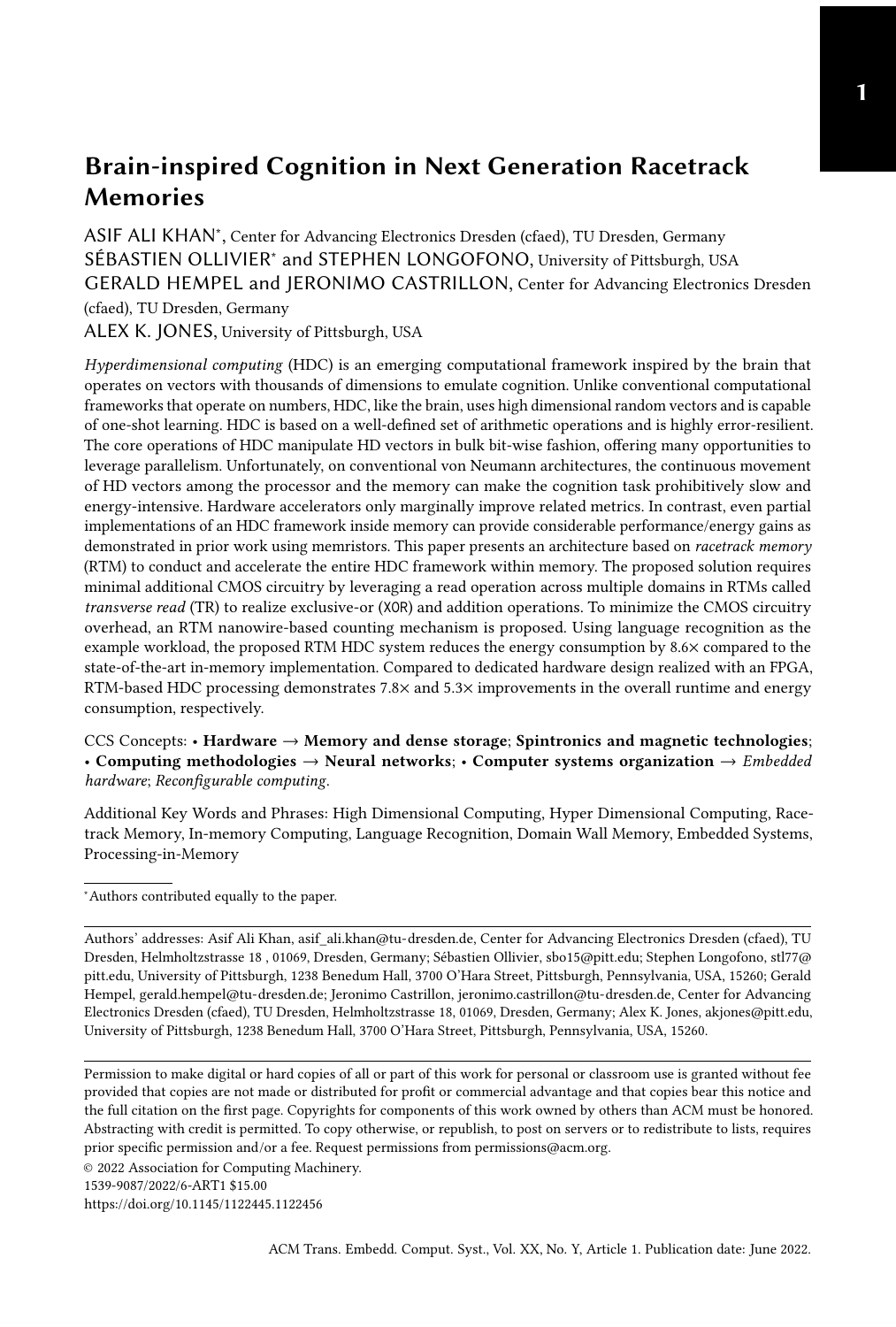left by  $M$  bit positions. Note that this shifting is different from the RTM nanowire shift operation. In this case, the HV bit positions along the nanowire do not change, rather the HV representing the character is shifted across all nanowires it spans, using the peripheral circuitry in Fig. [4a.](#page-8-1) For instance, for the first N-gram "dont" in the running example, the hypervector  $\vec{d}$  of the first character 'd' is rotated by 3, the hypervector  $\vec{o}$  is rotated by 2, the hypervector  $\vec{n}$  is rotated by 1, and the hypervector  $\vec{t}$  is taken unchanged. This is important for differentiating this permutation of these four characters from any other permutation.

To efficiently rotate a hypervector, which spans many DBCs, the rotate control signal is enabled and a read operation is performed on all subarrays in a PG. The resultant hypervector in the row-buffer is the rotated-by-one version of the original hypervector. A subsequent write command is issued to the RTM controller to update the new value in RTM. To perform a rotation by three, our RTM architecture will perform three rotated-by-one operations sequentially.

Note that rotating an entire 8192 bit HV in RTM requires considerable modifications to the RTM row buffer. The customization in Fig. [4a](#page-8-1) only allows rotating a 512-bit chunk of the HV, *i.e.*, rotation at the granularity of the subarray. HDCR performs chunk-wise permutation on all subarrays in a PG and concatenates the permuted chunks to generate the permuted HV, as demonstrated in Fig. [6b](#page-11-2) (Step 1.3) and Algorithm [1](#page-12-0) (Lines [19-21\)](#page-12-0). This chunk-wise rotation operation is reversible and the generated hypervector was empirically verified to not adversely impact the accuracy of the HDC framework.

Once the required  $N$  hypervectors for a particular N-gram are loaded and  $N-1$  (all but last) hypervectors are permuted, they are XORed together to generate the resultant N-gram hypervector  $(\vec{\phi}_i)$ . As described in Section [2.3,](#page-5-1) a TR operation and sense amplifiers detect how many ones exist between the TR access ports. When exactly one, three, or five 1s are detected, the logic in Fig. [4b](#page-8-2) asserts the XOR output, representing the XOR of all TRD operands.

This binding operation is performed iteratively for all N-grams in the input text. As the input text is consumed, each character hypervector in each N-gram is used at least  $N$  times in different permutations to generate N N-gram vectors. For instance, the hypervector  $\vec{t}$  is used as-is to generate the first N-gram vector in the running example. However, for the second N-gram ("ontr") vector,  $\vec{t}$ is rotated by 1. Similarly, for third and fourth N-gram vectors,  $\vec{t}$  is rotated by 2 and 3, respectively. Since the sequence of operations is known, we can reuse each permutation result in the next iteration to save execution cycles.

To accomplish this we leverage both upper and lower access points to align, read/shift into the row buffer, and then write back the rotated into the access points while minimizing alignment operations. The detailed approach is described in Algorithm [2](#page-15-0) referencing DBC locations from Fig. [3](#page-6-0) in the encoder DBC<sub>9</sub> shown in Fig. [6.](#page-11-0) Using the example, we first read  $\vec{v_0}$  and rotate and then write it back to complete  $p^1(\vec{n})$ . We then align  $\vec{v_1}$  with the lower access point to complete  $p^2(\vec{o})$ . We then align the outgoing  $\vec{v}_3$  with the upper access point to reset it to zero. We then align  $\vec{v}_2$  with the upper access point to complete  $p^3(\vec{d})$  and then align the lower access point to write  $\vec{t}$  from the IM.

As a result of the binding and permute operation, a new N-gram vector is generated and is consumed by the bundling unit, as explained in the next section. For the entire input text, a whole set of N-gram vectors is generated where each vector corresponds to an N-gram in the text. Recall,  $V_z$  represents all N-gram vectors of the input text (see Section [2\)](#page-3-0)<sup>[2](#page-14-0)</sup>. The bundling operation combines all elements in  $V_z$  by taking the bit-wise majority on each bit position, as explained in Section [2.](#page-3-0) In the next section, we discuss the implementation of bundling in HDCR.

<span id="page-14-0"></span> ${}^{2}V_{z}$  is distinct from  $V_{0.31}$ , which represents logical locations in the DBC (see Fig. [3\)](#page-6-0).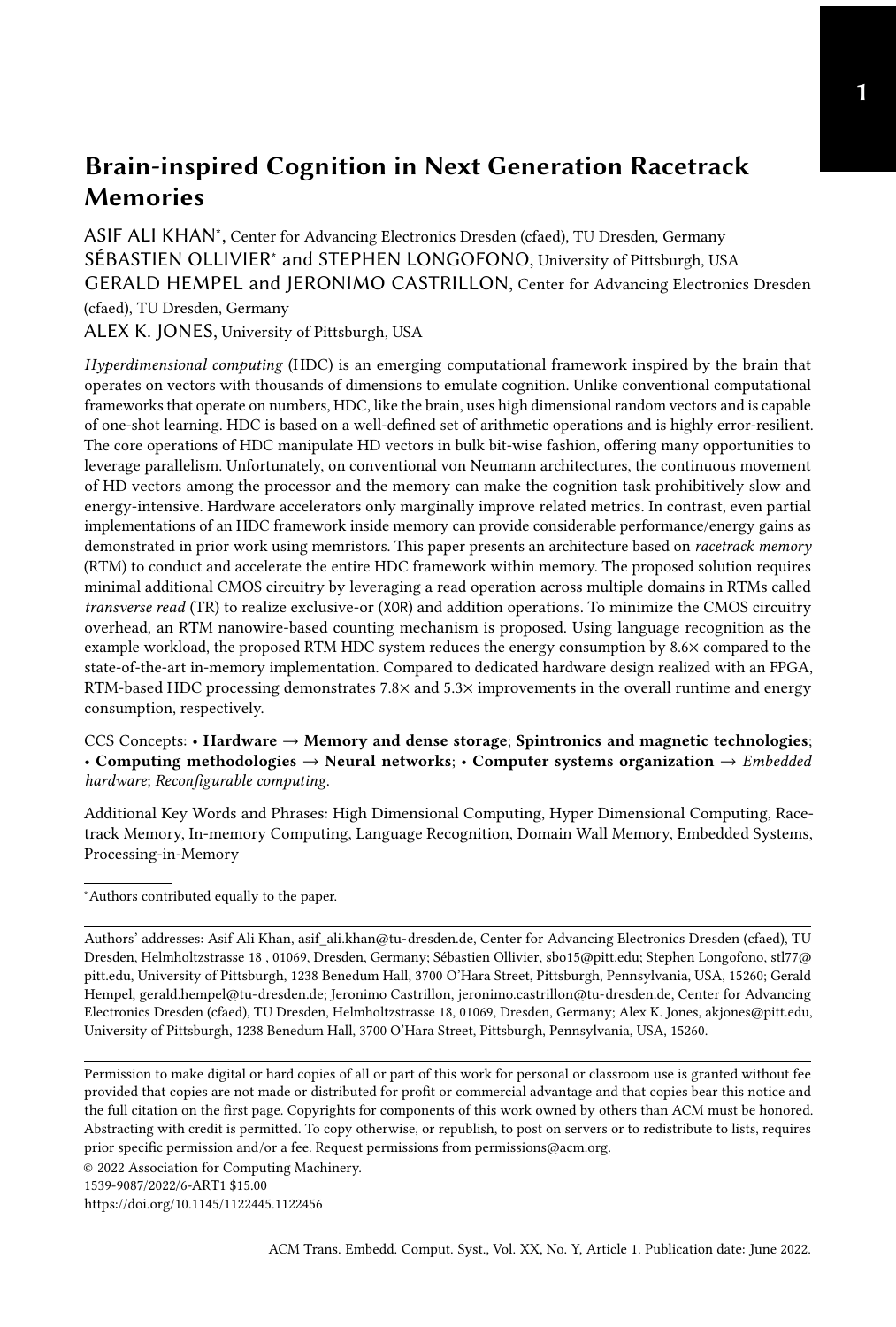<span id="page-15-0"></span>Algorithm 2 Memory operations required for computing an N-gram HV

1: ⊳ $\vec{v_i}$ ,  $i \in \{0, 1, 2, 3, 4\}$  represents HV stored in DBC locations 0,1,2,3,4, i.e., all five locations between APs (see Step 1.3 in Fig. [6b\)](#page-11-2) 2: ⊳At any time Shift (if necessary) to align  $\vec{c}_i$  to AP in IM 3: Algorithm Step:  $\vec{v_1} \leftarrow \rho(\vec{v_0})$  (see Line 40 in Algorithm [1\)](#page-12-0) 4: Memory operations: (i) Read  $\vec{v}_0$  (with rotate signal enabled) (ii) Write the row buffer contents to lower access point (old  $V_0$ , new  $V_1$ ) 5: Algorithm Step:  $\vec{v}_2 \leftarrow \rho(\vec{v}_1)$  (see Line 39 in Algorithm [1\)](#page-12-0) 6: Memory operations: (i) Shift down one position to align  $\vec{v_1}$  to lower AP (ii) Read  $\vec{v_1}$  (with rotate signal enabled) (iii) Write the row buffer contents to lower access point (old  $V_1$ , new  $V_2$ ) 7: Clear old  $\vec{v}_3$ : 8: Memory Operations (i) Shift up by three positions to align  $\vec{v}_3$  to upper AP while resetting row buffer (ii) Write the row buffer contents to upper access point (old  $V_3$ , new  $V_4$ ) 9: Algorithm Step:  $\vec{v}_3 \leftarrow \rho(\vec{v}_2)$  (see Line 38 in Algorithm [1\)](#page-12-0) 10: Memory operations: (i) Shift up by one position to align  $\vec{v}_2$  to AP (ii) Read  $\vec{v}_2$  (with rotate signal enabled) (iii) Shift to align DBC location three to AP (iv) Write the row buffer contents to the DBC upper access point (old  $V_2$ , new  $V_3$ ) 11: Algorithm Step:  $\vec{v}_0 \leftarrow \vec{c}_i$  (see Line 41 in Algorithm [1\)](#page-12-0) 12: Memory operations: (i) Shift down by one position to align DBC new  $V_0$  to lower AP and Read  $\vec{c}_i$ (ii) Write the row buffer contents to the DBC  $V_0$ 

4.3.2 Bundling Operation in RTM. Bundling in the HDC framework is a conjunctive operation that forms a representative vector for the set of N-gram hypervectors  $V_z$  (see Section [2.1\)](#page-3-2). Concretely, it computes a new hypervector  $\vec{\Gamma}$  by adding all hypervectors in  $V_z$ , i.e.,  $\vec{\Gamma} = \bigcup_{\vec{\Phi} \in V_z} \vec{\Phi}$ . Each component in  $\vec\Gamma$  is then compared to a fixed threshold to make it binary , *i.e.*,  $\forall i\in\{1,2,\ldots 8192\}, \vec{\mathcal{T}}_i=\beta_i,$  and

$$
\beta_i = \begin{cases} 1, & \text{if } \vec{\Gamma}_i > \text{threshold} \\ 0, & \text{otherwise} \end{cases}
$$

(see Algorithm [1,](#page-12-0) Lines [52-56\)](#page-12-0). The threshold value for binary hypervectors is typically the greatest integer less than 0.5 times the number of elements in  $V_z$ . For instance, for  $|V_z| = 55$ , the threshold value will be  $\lfloor 55 \times 0.5 \rfloor = 27$ , which also means that the resultant hypervector  $\vec{\mathcal{T}}$  is equivalent to the output of the *majority* function, *i.e.*,  $\vec{\mathcal{T}}$  = Majority(  $\vec{\Phi}$ ,  $\forall \vec{\Phi} \in V_z$ ).

HDCR uses RTM counters (see Section [3.2\)](#page-9-2) for each bit position to implement the majority function for  $|V_z|$  > TRD. As shown in Fig. [6b](#page-11-2) (step 1.2-1.4), each subarray dedicates DBCs<sub>10-15</sub> for RTM counters. At each bit position in a PG, the 6 nanowires in  $DBCs<sub>10−15</sub>$  are used to implement the counter for that particular position. With 6 nanowires, the RTM counters can count from 0 to 106−1, far more than what is required for the LR use case. For each new N-gram hypervector, HDCR updates all counters simultaneously based on the XOR result. Once a particular counter hits the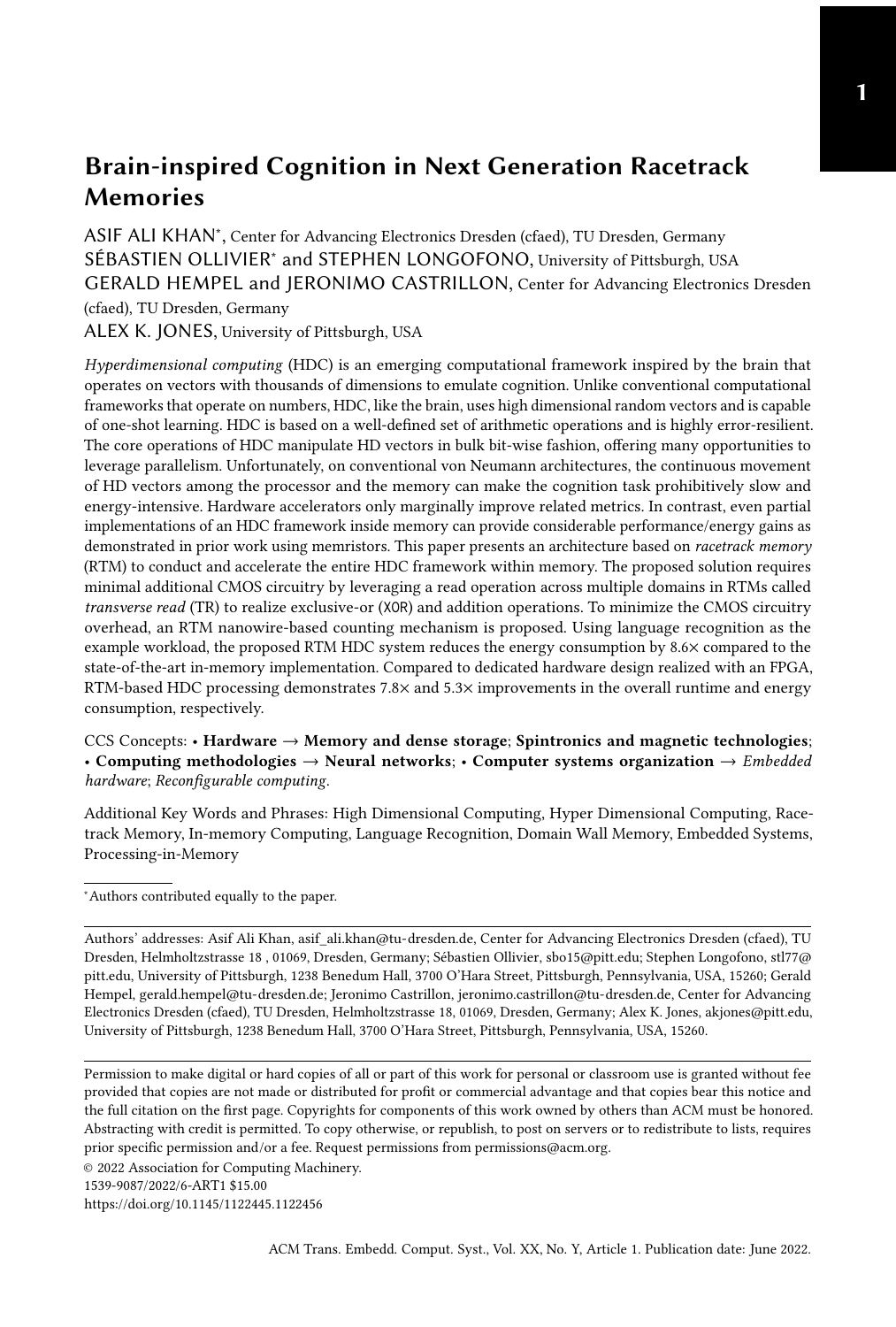threshold, it ignores subsequent incrementing. To simplify the thresholding, the memory controller can preset the state of the counter to  $M-T$  where  $M$  is the maximum value represented by the counter and  $T$  is the desired threshold. Thus, the thresholding does not require any additional logic and can be represented by the status of the  $P$  bit of the most-significant digit of the counter.

In our evaluated system, we have 128 PGs (see Section [5.1\)](#page-17-1). To reduce the overall runtime, the input text is divided into 128 chunks, and each chunk is provided to a separate PG. Once the computation in all PGs is finished, the majority output of all PGs is combined to make a single final vector. In the training phase of the HDC framework, this final computed hypervector represents the language (class) hypervector and is written to the AM (same DBCs as for item memory, i.e., DBCs<sub>0−9</sub> but different positions). In inference, this hypervector is referred to as the query hypervector and is compared to all class hypervectors to infer the final result, as shown in Fig. [6b](#page-11-2) (step 2) and explained in the next section.

## <span id="page-16-0"></span>4.4 Inference

The inference phase of the HDC framework uses the same encoding module to generate a query hypervector for the input text. Since the language class hypervectors are pre-generated in the training phase and are stored in the cim-tiles, classification is conducted by computing the Hamming distance of the query vector with all class vectors to find the closest match (see Section [2.1\)](#page-3-2).

This similarity search is encapsulated in a module which performs three main operations. First, the query hypervector is XORed with all class hypervectors for bit-wise matching. Subsequently, the Hamming weight is computed by performing a population count of set bits within each of the computed hypervectors. Finally, the language with the minimum Hamming weight is inferred as the output.

From the implementation perspective, HDCR uses one subarray per language hypervector. For the 22 language hypervectors, HDCR uses 22 subarrays (2 PGs). As shown in Fig. [7,](#page-16-1) the language vectors in subarrays are stored across different DBCs of the same subarray, unlike the encoding module which stores hypervectors across different subarrays. The query vector is then written to all 22 subarrays to compute the Hamming weights independently.

<span id="page-16-1"></span>

Fig. 7. Similarity search module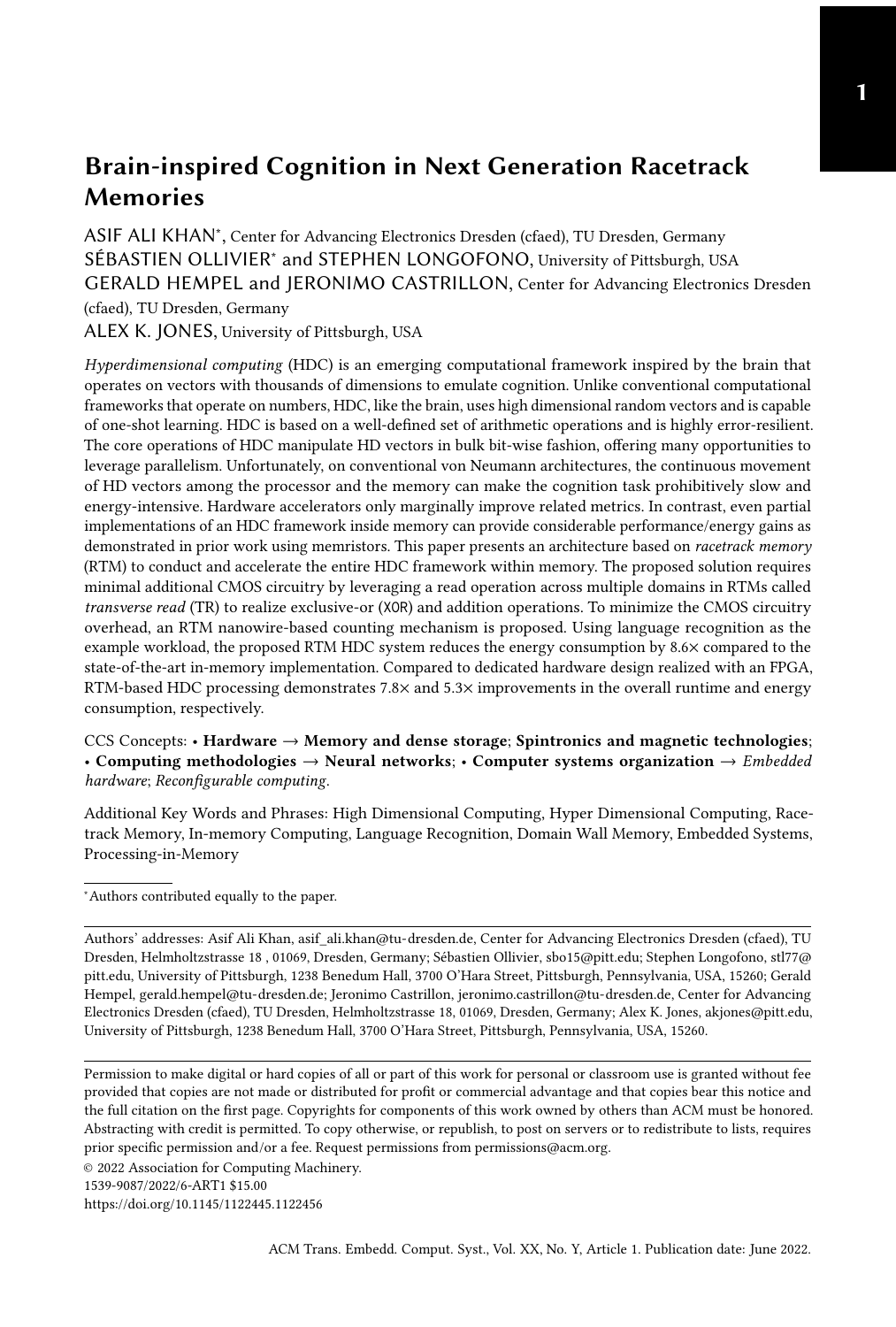The XOR operation generates 16×512 bits for each language. In each subarray (for each language), the 16 chunks are processed sequentially, with each iteration producing one 512-bit chunk of the XOR operation in a single cycle, and then storing the results adjacent to one another in the same DBC  $(DBC_{14}$  in Fig. [7\)](#page-16-1) for the subsequent population count operation. For each of these 16 parallel 512 bit results, the TR operation sequentially performs the '1' counting in DBC14. HDCR uses the TR result to shift bits in the RTM counter implemented in  $DBC_{15}$ , as shown in Fig. [7.](#page-16-1) Since the maximum count value in the similarity search module can be 8192, HDCR uses four nanowires for the RTM counter in this module. Note that, unlike the per-bit counting for the majority operation in the encoding module, the similarity search module uses a single RTM counter per DBC to find a single Hamming weight value per language. This necessitates the counters to be updated sequentially for all 512 TR outputs after each TR operation.

Once the counting operations of the inference is done, the TR and  $P$  values for all counters packed like in Fig. [8](#page-17-2) and sent sequentially to the memory controller for final input language selection.

<span id="page-17-2"></span>

| Index |                                                                                                                                                     |  |  | 18.22 | 24:51 |
|-------|-----------------------------------------------------------------------------------------------------------------------------------------------------|--|--|-------|-------|
|       | Value $TR_{00}$ . $TR_{04}$ $P_0$ $TR_{10}$ . $TR_{14}$ $P_1$ $TR_{20}$ . $TR_{24}$ $P_2$ $TR_{30}$ . $TR_{34}$ $P_3$ $\varnothing$ . $\varnothing$ |  |  |       |       |

Fig. 8. Example of packing TR and  $P$  values from the counters into local subarray rowbuffer.

# <span id="page-17-0"></span>5 EVALUATION

This section explains our experimental setup, provides details on the dataset, and compares our proposed system to state-of-the-art solutions for performance and energy consumption. Concretely, we evaluate and compare the following designs.

- HDCR: Our proposed in-RTM HDC system.
- FPGA: The FPGA based HDC system from [\[49\]](#page-26-4).
- PCM: The in-PCM HDC implementation from [\[21\]](#page-25-0).
- CPU: For the sake of completeness, we also compare to a software/CPU control.

#### <span id="page-17-1"></span>5.1 Experimental Setup

As a target system, we consider an RTM-based 8GB main memory that consists of 32 banks, having 64 subarrays each. A subarray consists of 16 tiles composed of 16 DBCs, which are 512 bits wide and have 32 columns/data domains per racetrack. We assume two access ports per nanowire and an operating clock frequency of 1000 MHz. The cim-tiles utilize a high throughput mode proposed in prior PIM work [\[7\]](#page-24-10). The peripheral circuitry in cim-tiles does not affect the storage capability or otherwise prevent its use to store data beyond the marginal delay of a single multiplexer. The majority of the latency overhead results from the reducing the number of domains between the ports, from 16 to 5, which increases the average shift distance in the cim-tiles. While the target technologies may be subject to different types of faults, the experiments here presume fault free operation to ensure a fair comparison, particularly with respect to PCM which has limited endurance. However, HDCR is is compatible with previous reliability schemes proposed in the literature as DECC [\[38\]](#page-25-1), or Hi-Fi [\[67\]](#page-27-1) and by employing these techniques the major fault mode of shift misalignment the intrinsic fault rate of circa 10<sup>-5</sup> can be reduced to circa 10<sup>-20</sup> with negligible performance penalty [\[67\]](#page-27-1). For the LR use case, the entire training and test data sets fit in RTM. However, since the proposed solution is generic and use case independent, the data sets can also be partially loaded into RTM as needed to accommodate larger inputs with the same size working set. The energy and latency numbers of the memory subsystem are estimated using the CIM architecture presented in [\[39\]](#page-26-8), the parameters from [\[66\]](#page-27-2) and are shown in Table [2.](#page-18-0)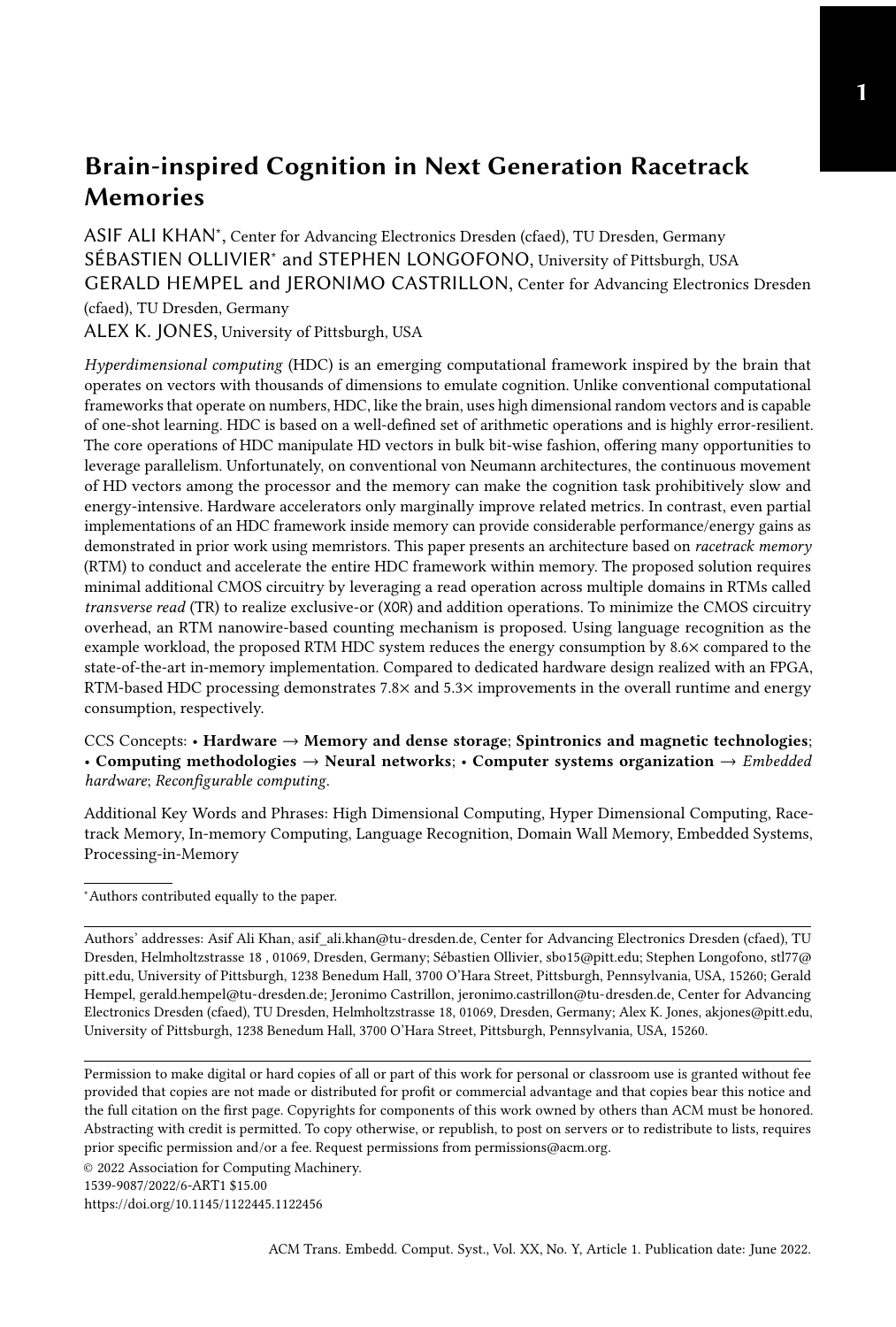| Domains per track     | 32           |
|-----------------------|--------------|
| Tracks per DBC        | 512          |
| Background power [mW] | 212          |
| rRead energy [pJ]/bit | 0.5          |
| Shift energy [pJ]/bit | 0.3          |
| Shift latency [Cycle] | 1            |
| Read latency [Cycle]  | $\mathbf{1}$ |
| Write latency [Cycle] | 1            |

<span id="page-18-0"></span>Table 2. RTM latency and energy parameters

<span id="page-18-1"></span>

Fig. 9. Runtime of HDC training on different platforms.

Baseline Systems: For the FPGA design, we use the System Verilog implementation from [\[49\]](#page-26-4). We synthesize the design on a Xilinx Virtex 7 FPGA (7vx1140tflg1930) using Vivado 19.2. The maximum clock frequency was 80 MHz and the device utilization is 61% and 23%, for LUTs and flip flops, respectively. We get the throughput result from the post place & route simulation, which was also used to record the switching characteristics of the design. The switching activity file is fed to the Vivado power estimator to get the overall energy consumption.

For the CPU results, we use an Intel® Core(TM) i7-5650U CPU @ 2.20 GHz, with 8 GB RAM. We use the C libraries for the LR use case from [\[11\]](#page-24-11). For comparison with the PCM configuration, we used the numbers reported in [\[21\]](#page-25-0).

# 5.2 Data Set

The language training data is taken from a corpora [\[46\]](#page-26-18), which contains sample texts in 22 languages. For inference, an independent data set from [\[29\]](#page-25-4) is used, which comprises 1000 sentences per language. The training, respectively the derivation of the language hypervectors, was carried out with the entire training data set, which contains a text of 120000-240000 words per language. The classification and thus the evaluation of the accuracy is carried out on multiple instances of one sentence per language. Concretely, 1000 tests with one sentence per test are performed for each language. We implement both the training and the inference phases of the HDC framework and report the results in the following sections.

#### 5.3 Performance Comparison

The runtime comparison for training and inference in HDCR and FPGA designs is presented in Fig. [9](#page-18-1) and Fig. [10,](#page-19-0) respectively. The runtime, and also the energy consumption in the next section, for the training and inference phases are computed and reported separately because training is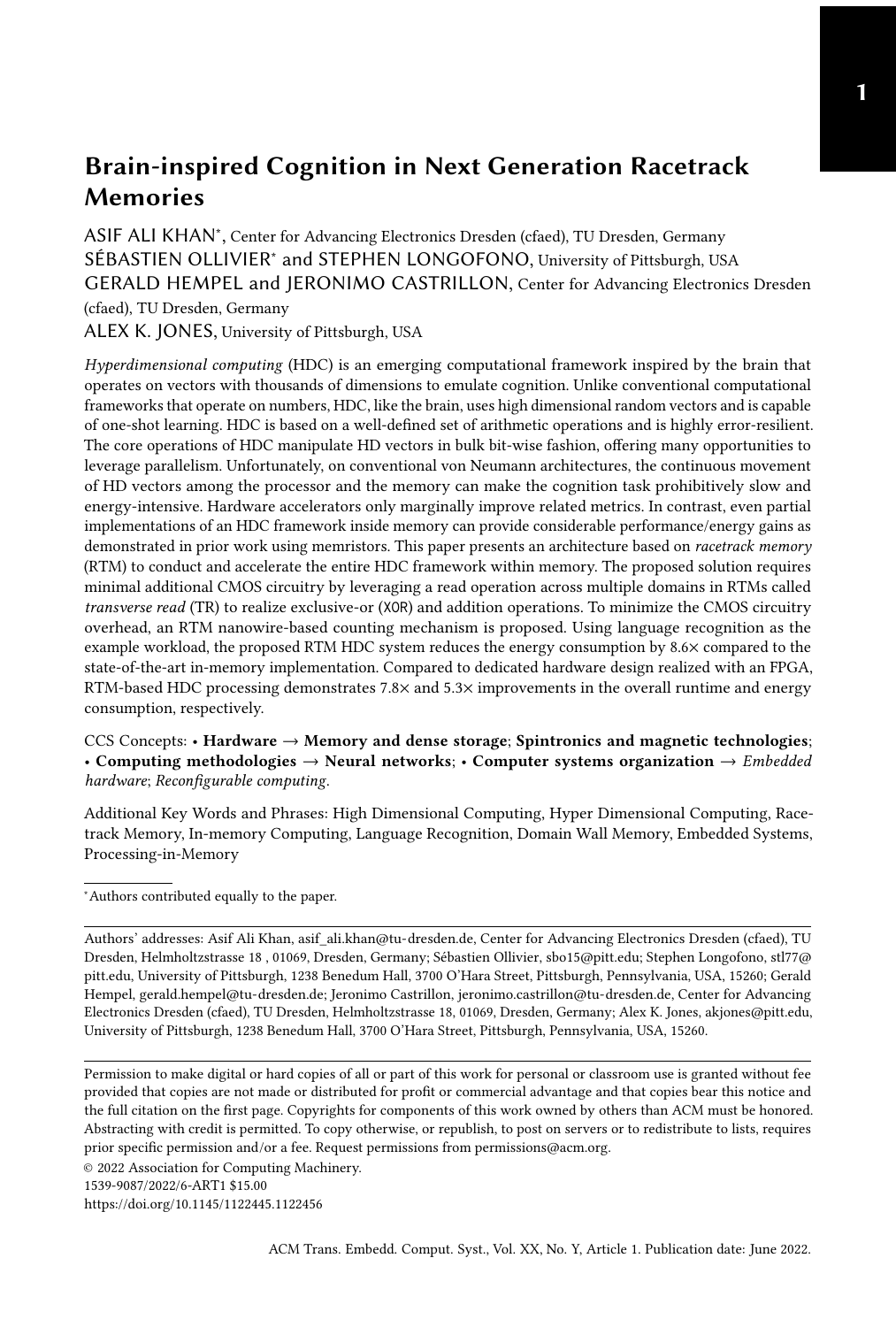<span id="page-19-0"></span>

Fig. 10. Runtime of the HDC inference on different platforms. The results are generated on average length input text for all languages.

typically performed once and in advance. In contrast, the inference is performed more frequently in real-world applications. Therefore, the measured values for the inference should be regarded as having a higher relevance. Since the runtime depends on the number of letters in the input text, which varies for different languages, the evaluation is performed for each language.

On average (geomean), HDCR is an order of magnitude faster compared to the FPGA design. Note that the FPGA implementation we used for comparison is already optimized for a high degree of concurrency and parallelism. All hypervectors are stored in registers, and encoding an N-gram requires only a single clock cycle, i.e., all N HVs are simultaneously permuted, and the XOR operation is performed directly in the same combinational path. This results in long combinational paths, which leads to a lower clock frequency of 80 MHz. The massively parallel implementation of bit operations on the vectors also results in an enormous consumption of resources, limiting the given FPGA design to large devices, e.g., from the Virtex 7 series. Unlike the encoding operation, the similarity check module compares HVs sequentially and requires 8192 cycles to compare the query HV to a single class HV. This module is replicated 22 times to compare to all languages simultaneously.

In HDC training, only the encoding module is used to encode large training texts<sup>[3](#page-19-1)</sup> into their respective class vectors. Despite the sequential rotation of hypervectors in HDCR, it outperforms the FPGA design by a geometric mean of  $\approx 10.2 \times$  (see Fig. [9\)](#page-18-1). This is mainly attributed to the smaller clock period in HDCR 1 ns compared to 12.5 ns in the FPGA design.

In HDC inference, due to the smaller input text<sup>[4](#page-19-2)</sup>, the overall runtime of the FPGA design is largely dominated by the similarity checking module. We use an average sentence size per language generated from all 1000 test sentences per language in the test data set for this evaluation. Again, despite the sequentiality in population counting, HDCR on average (geomean) reduces the runtime by  $\approx$  6 $\times$  compared to the FPGA design (see Fig. [10\)](#page-19-0). This is because the FPGA design performs the vector comparison sequentially while HDCR compares in 512-bit chunks, in parallel across languages.

We also synthesized the hardware to an ASIC 65 nm process using Cadence RTL Compiler to generate a performance comparison point consistent with the ASIC energy comparison point presented in the next section. The best achievable clock speed was 400 MHz which is approximately  $5\times$  faster than the FPGA implementation. The silicon required an area of 4.37 mm<sup>2</sup>, which is quite substantial for a single function accelerator. Given HDCR is more than 6 $\times$  faster for all operation modes and an ASIC implementation would be limited to the single task, HDCR provides a substantial benefit over custom silicon. For completeness of comparison, on the CPU machine, the training

<span id="page-19-1"></span> $^3 \rm{The}$  number of characters for the training texts was between 100000 and 200000.

<span id="page-19-2"></span> $^4{\rm The}$  number of characters for the test sentences was between 100 and 200 for all languages.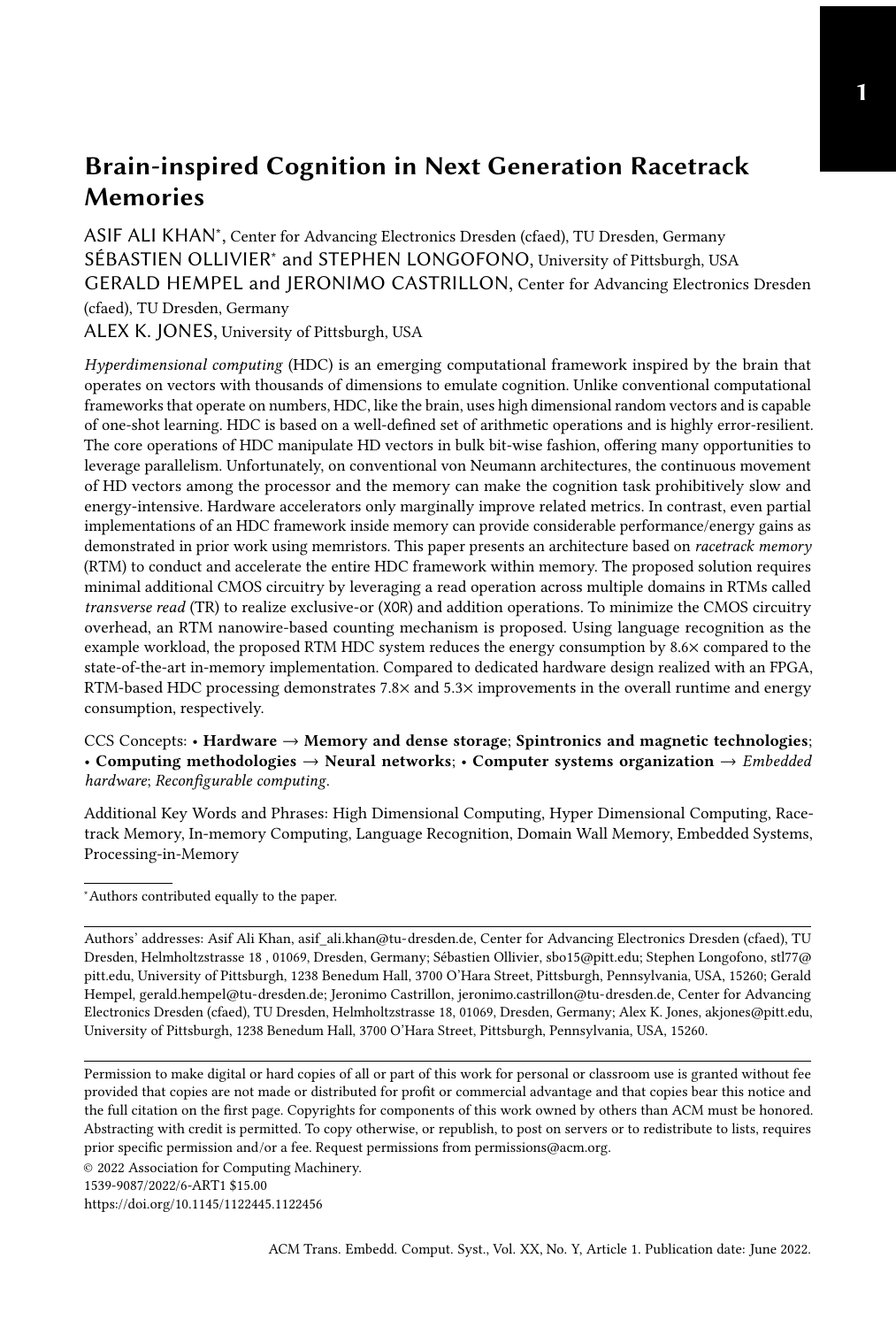<span id="page-20-0"></span>

Fig. 11. Energy consumption of the HDC training.

and inference modules require  $0.107 \times 10^3$  sec and  $0.095 \times 10^3$  sec for all 22 languages, which are four and seven orders of magnitude slower, respectively, compared to HDCR. The reason for this significant performance gap is that CPU machine requires a huge amount of data shuffling between the memory and the core [\[9\]](#page-24-12). Additionally, the HDCR performance gain is partially attributed to its custom in-memory compute units, e.g., the XOR implementation. Since the total energy consumption is dependent on the runtime, a similar trend is expected in the energy comparison of HDCR and the CPU machine.

#### 5.4 Energy Consumption

In terms of energy consumption, HDCR is comparable to the FPGA design during the HDC training phase (see Fig. [11\)](#page-20-0) and  $\approx$  5.3× better during the inference phase. In the similarity checking module alone, HDCR reduces the energy consumption by  $\approx$  95 $\times$  (see Fig. [12\)](#page-21-1). However, this is masked by the roughly equivalent energy consumption of the encoder module in both designs. The dominant impact on the energy consumption for the HDCR encoding phase is attributed to the parallel implementation of the majority operation with RTM counters. This requires 8192 counters which enable the required number of parallel bit-write operations. Since the energy consumption for RTM is proportional to such write operations, it is correspondingly large for the encoding step. The result presented in Fig. [11](#page-20-0) shows the energy consumption during the training phase, which includes the encoder. While the results vary less than 1% different between FPGA and HDCR, this analysis does not consider I/O energy associated with moving data to and from the accelerator. In both cases, the input letters need to be transferred from the main memory to the computing unit. While HDCR only needs the input letter to be read and sent to the RTM memory controller, the FPGA system must also forward the data on the bus to the FPGA implementation. This omission makes our results more conservative, but independent of how the external system interfaces the implementation. Regardless, the reduced inference-time energy allows the HDCR implementation to immediately realize a net energy benefit over the FPGA implementation as presented in Fig. [12.](#page-21-1)

In the case of inference, the similarity checking in HDRC requires a single counter per language, and the operation is performed only once. As soon as the bitwise comparison with the XOR operation is performed, the 1s in the resultant vector are aggregated using the TR operation and the RTM counter while the FPGA synthesizes a direct 1s counting circuit.

To summarize, with regard to the overall energy efficiency, the HDCR implementation reduces the energy consumption by 5.3× (geomean).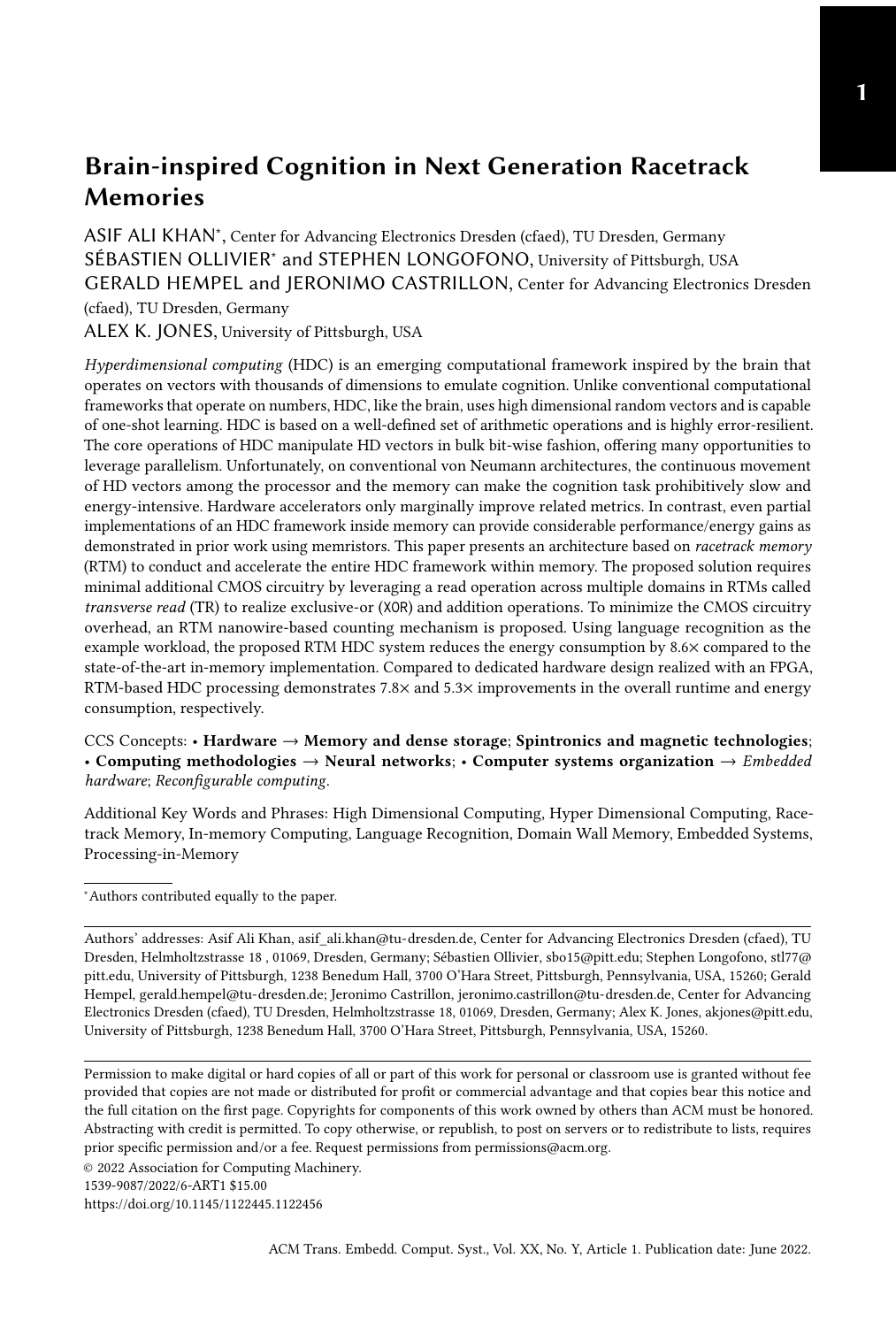<span id="page-21-1"></span>

Fig. 12. Energy consumption of different modules in the HDC inference.

# 5.5 Comparison between HDCR and PCM

In the paper from Karunaratne et al. [\[21\]](#page-25-0), they propose to use the novel PCM memory to implement HDC. This work does not report the latency of their implementation, thus here we only show the energy comparison. Table [3](#page-21-2) compares the inference energy consumption of the HDCR and PCM designs for an average-sized input text. Overall, HDCR outperforms the PCM design by  $10.1 \times$  in the encoding module and 1.08× in the similarity search module. Although the PCM design reports dramatic reduction in the energy consumption in the similarity checking module, largely due to parallel multiplications and current accumulation in the crossbar architecture, its overall energy consumption is still higher than HDCR. This is due to the higher write energy of the memristive devices compared to RTM. Comparing with the 65 nm CMOS-only design of the same reference, HDCR achieves a 51.6× improvement.

|  | Table 3. Average energy per query |  |  |  |
|--|-----------------------------------|--|--|--|
|--|-----------------------------------|--|--|--|

<span id="page-21-2"></span>

|                          |              | Encoder   Sim_Check   Total |              |
|--------------------------|--------------|-----------------------------|--------------|
| all-CMOS [nJ]            | 1474         | 1110                        | 2584         |
| $PCM$ [nJ]               | 420.8        | 9.44                        | 430.3        |
| HDCR[n]                  | 41.4         | 8.67                        | 50.07        |
| Improvement (PCM / HDCR) | $10.1\times$ | $1.08\times$                | $8.59\times$ |

# <span id="page-21-0"></span>6 RELATED WORK

Hyperdimensional computing has been used for learning and classification problems in many application domains. Among others, HDC has been used for analogy-based reasoning [\[20\]](#page-25-5), language classification [\[48\]](#page-26-3), hand gesture and activity recognition [\[37\]](#page-25-6), text classification [\[14\]](#page-24-13), and medical applications such as epileptic seizure detection [\[4\]](#page-24-14). Although compared to conventional learning algorithms, HDC is considered lightweight, the dimensionality of the hypervectors still makes HDC resource-intensive, particularly on embedded and IoT devices. To improve the performance and energy consumption of the HDC frameworks, they have been accelerated on various platforms. These include: FPGAs [\[52\]](#page-26-19), conventional CPUs and GPUs [\[6\]](#page-24-15), and domain-specific accelerators [\[15,](#page-24-16) [26,](#page-25-7) [36\]](#page-25-8). Since HDC is a memory-intensive application and is based on simple mathematical and logical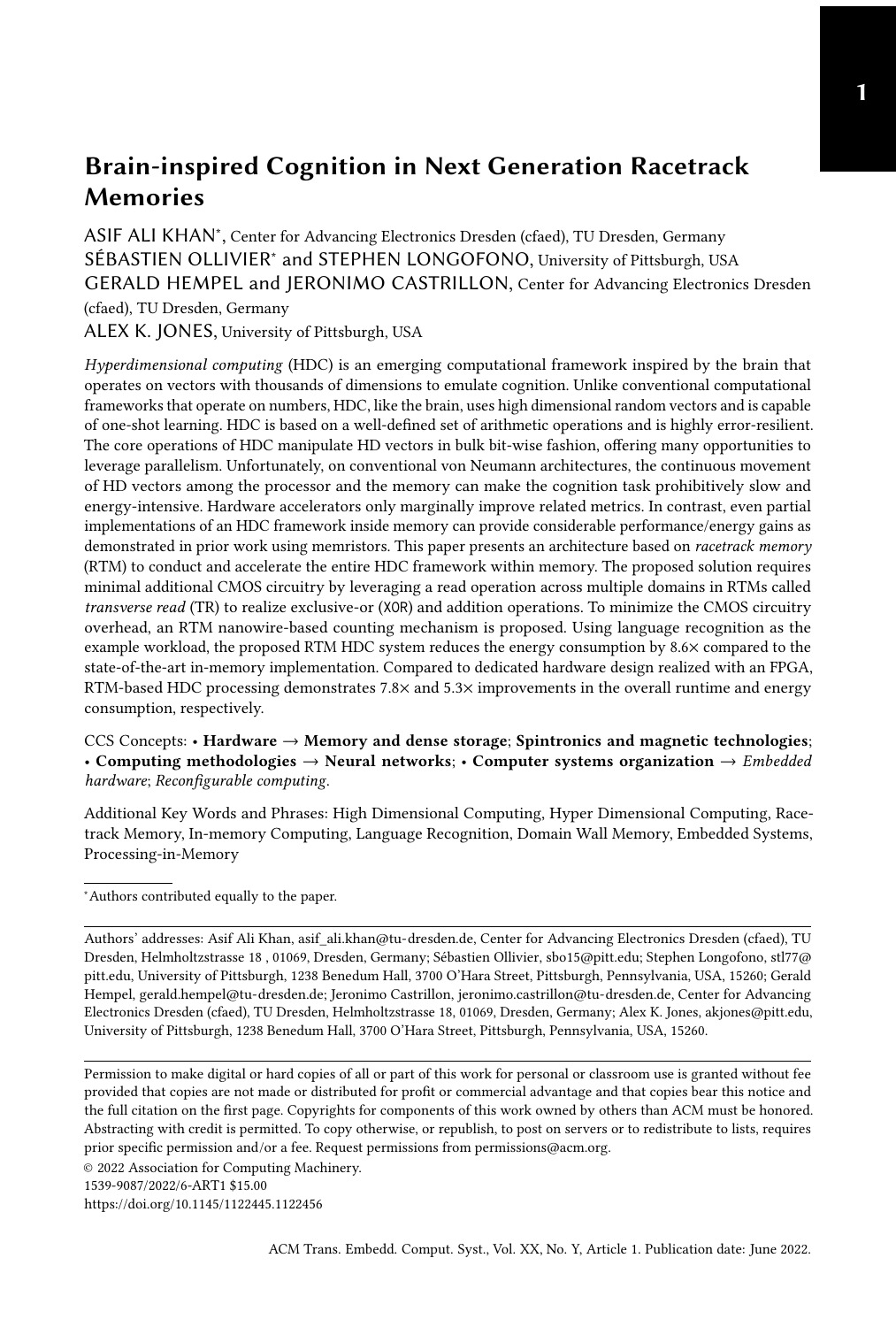operations, the in-memory compute capabilities of emerging nonvolatile memory technologies can be exploited to accelerate it.

Many recently proposed architectures conduct near- or in-memory computation using emerging nonvolatile memory technologies [\[30\]](#page-25-9), typically tuned to leverage the strength of the particular memory technology and the intended application. These works can be broadly categorized based on the underlying technology (phase-change memory (PCM), ReRAM, STT-MRAM), and further by how they conduct their processing (bitwise operations, arithmetic logic, vector multiplication).

Vector multiplication and arithmetic is a fundamental operation to many machine learning and neural network tasks. In HDC, the same is applied in the encoding and similarity search modules to compute the n-gram hypervector and similarity score. Karunaratne et al. [\[21\]](#page-25-0) implement dot-product operations using PCM in a crossbar architecture. Using an on-chip network and DAC/ADC circuits, smaller multiply-accumulate subarrays are composed to realize larger dotproduct results. Other recent work conducts 8-bit multiply accumulate logic for convolutional neural networks by converting the values from digital to analog and uses analog crossbar computation to obtain the results [\[22\]](#page-25-10). These, along with similar works leveraging ReRAM [\[31,](#page-25-11) [34,](#page-25-12) [63\]](#page-27-3) provide acceleration and improved energy consumption relative to GPU/CPU implementations, but offer limited flexibility for input size, limited accuracy associated with computation in the analog domain, and require additional area to interpret and accumulate the analog results. This makes such approaches unscalable for our target application.

Besides PCM and ReRAM, STT-MRAM technology can also be used for in-memory computation. For instance, HieIM [\[44\]](#page-26-20) and MLC-STT-CIM [\[40\]](#page-26-21) exploit customized STT-MRAM memories to conduct bitwise operations on memory contents and build arithmetic operations by combining bitwise operations. These designs offer energy and area benefits for simple large matrix operations such as convolution. Still, they are less efficient than other general PIM proposals and require customized cell designs, which are difficult to fabricate. A more efficient design in STT-CIM [\[16\]](#page-24-17) conducts computation by opening multiple rows and sensing the combined current on shared bitlines. Using modified reference voltages at the sense amplifiers allows OR, AND, and XOR operations, which are then composed to realize arithmetic operations. This is more efficient than prior designs since the additional circuitry is restricted to the sense amplifiers, and more realistic to fabricate since it does not modify the fundamental cell structures. Unfortunately, STT-MRAM designs require an access point and a fixed reference layer for every cell. While some of this area's cost is mitigated by the use of crossbar architecture, the density is limited to the feature size of the access network. A similar density limitation exists for computation using other non-volatile memories [\[32\]](#page-25-13), often with the added complication of limited endurance in the underlying memory cells. In contrast, planar racetrack memories only need as many access points as the length of the DBC, and in turn can achieve superior densities.

RTM was initially proposed as a secondary storage device [\[42,](#page-26-15) [43\]](#page-26-16). However, due to its promising characteristics, particularly its best-case SRAM class latency and high energy efficiency, RTM has been considered for application at all levels — from register file and instruction memory to SSDs in the memory stack. For instance, Mao and Wang et al. have proposed RTM-based GPU register files to combat the high leakage and scalability problems of conventional SRAM-based register files [\[35,](#page-25-14) [62\]](#page-27-4). Xu et al. evaluated RTM at lower cache levels and reported an energy reduction of 69% with comparable performance relative to an iso-capacity SRAM [\[64\]](#page-27-5) and explored the impact of lightweight compression to allow independent shifting [\[65\]](#page-27-6). Venkatesan et al. demonstrated RTM at last-level cache and reported significant improvements in area  $(6.4\times)$ , energy  $(1.4\times)$  and performance (25%) [\[59\]](#page-26-13). Park advocates the usage of RTM instead of SSD for graph storage which not only expedites graph processing but also reduces energy by up-to 90% [\[41\]](#page-26-22). Besides, RTMs have been proposed as scratchpad memories [\[24\]](#page-25-15), content addressable memories [\[68\]](#page-27-7), reconfigurable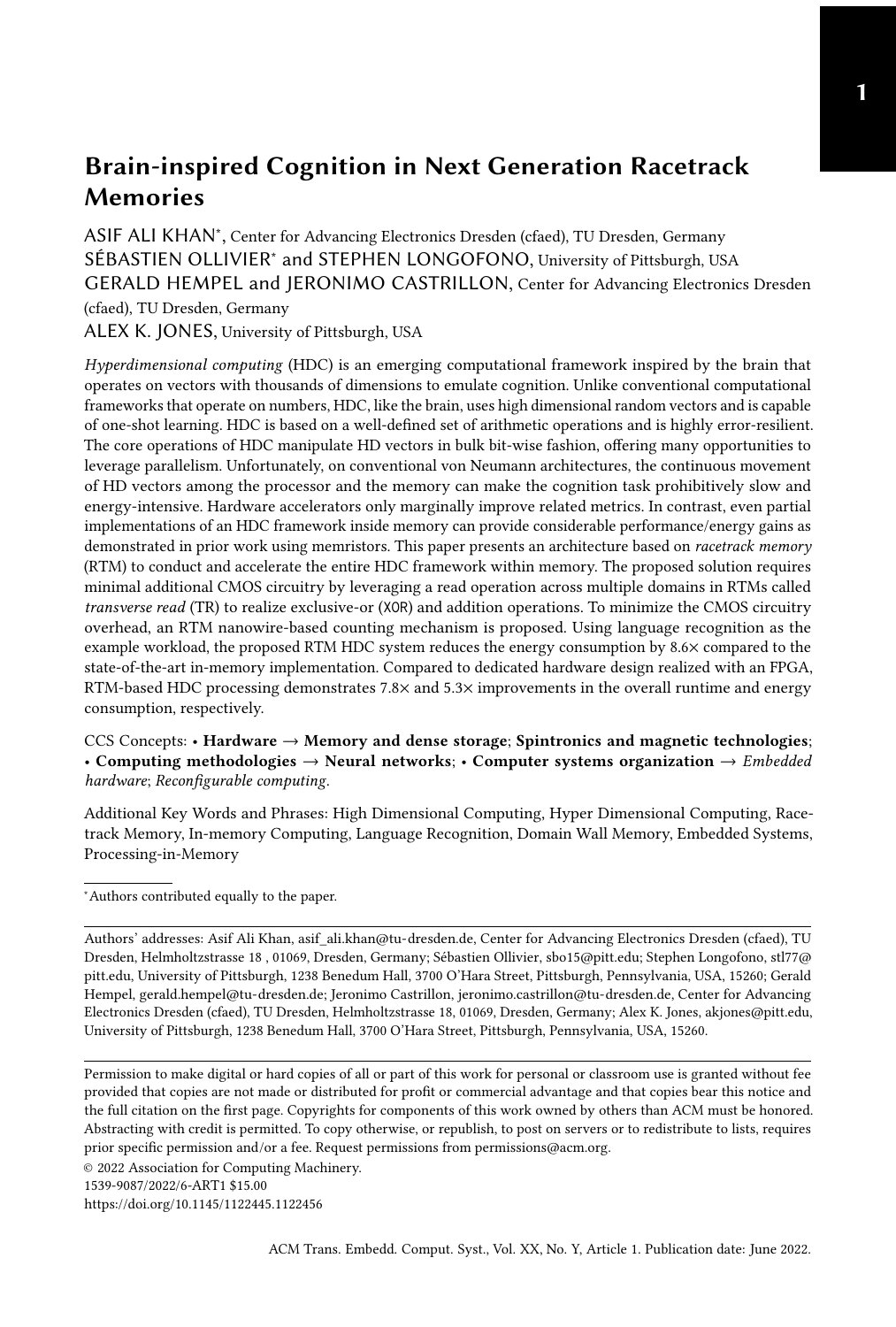memories [\[70\]](#page-27-8), and even as network buffers [\[27,](#page-25-16) [28\]](#page-25-17). A recent review on RTMs covers more details on the latest developments in RTMs and provides an exhaustive list of references on the application of RTM in the memory subsystem [\[2\]](#page-24-5).

There are relatively fewer instances of processing-in-memory applied to racetrack memories. The state-of-the-art offers three approaches: S-CNN [\[33\]](#page-25-18), DW-NN [\[66\]](#page-27-2), and PIRM [\[39\]](#page-26-8). SPIM adds a dedicated processing unit utilizing skyrmions that can compute logical OR and AND operations. Unfortunately, these operations require dedicated circuitry for a fixed number of operands, limiting the utility of the approach when more complex computation is required [\[39\]](#page-26-8). DW-NN uses dedicated racetrack pairs, which store data from either operand and compute logical functions by reading across the stacked magnetic domains. Simple XOR operations are computed directly, and in concert with an additional precharge sensing amplifier, can be used to compute a SUM and CARRY for addition. These results are then transferred to conventional racetracks, which can be shifted and summed to perform multiplication. Unfortunately, performance is bottlenecked in two places: first, the data must be read from the conventional racetracks to the paired racetracks one bit at a time. Second, each bit position in the paired nanowires must be shifted under the access port, serializing the computation. While the architecture offers an energy and throughput advantage compared to von Neumann, this serialization limits the utility of the approach. Finally, PIRM offers a more generalized computation framework, utilizing a more capable PIM-enabled tile to compute arbitrary logical operations, addition, and multiplication. PIRM accelerates computation by leveraging TR and multi-operands, and does not require specialized racetracks to do its work.

Our cim-tile uses the same philosophy as PIRM, but is tuned for the operations needed to compute HDC. Additionally, we explore new operations such as counters and majority determination. While prior work for HDC using in-memory PCM did not conduct a performance analysis, recent work for convolutional neural networks (CNNs) using a similar PIM approach did report 1.0 tera operations per second (TOPS) for 8-bit values. This is a significant improvement over FPGA capabilities which can achieve 0.34 TOPS [\[17\]](#page-24-18). However, compute-in-racetrack memory approaches can outperform this PCM result by an order of magnitude, for example with S-CNN achieving 9.3 TOPS. Given HDCR uses a similar mechanism to PIRM, and PIRM provides 26 TOPS for 8-bit CNN inference, we can expect similar order of magnitude speedups of HDCR over PCM for HDC applications.

#### <span id="page-23-0"></span>7 CONCLUSIONS

The data dimensionality and mathematical properties of the HDC frameworks make them ideal fits for in-memory computations. Many conventional and emerging memory technologies allow (partial) implementation of the HDC framework in-memory. In this paper, we present a complete racetrack memory based HDC system, requiring near-negligible additional CMOS logic. Most of the HDC operations are implemented with the TR operation that reports the number of 1s in the nanowire, exploiting its properties and magnetic domain (and domain wall) arrangements. For the majority and the population count operations, we propose RTM nanowires-based counters that are scaleable and area and energy-efficient compared to their CMOS counterparts. The hypervectors are organized in RTM in a way that allows maximum possible parallelism and minimum possible data movement. For the in-RTM computations, we dedicate one tile per subarray – the cim-tile – and make minimal but necessary changes to its peripheral circuitry. For the logic operations, a few additional multiplexing/selection gates are added to the row buffer circuitry to infer the transverse results into different HDC operations. Our hardware customization and extensions are negligible compared to other memory technologies, e.g., the power-hungry ADC/DAC converters, etc., in memristive devices. For the language recognition use case, our proposed system, on average, consumes 5.33× and 8.59× less energy compared to the state-of-the-art FPGA and PCM-crossbar designs, respectively.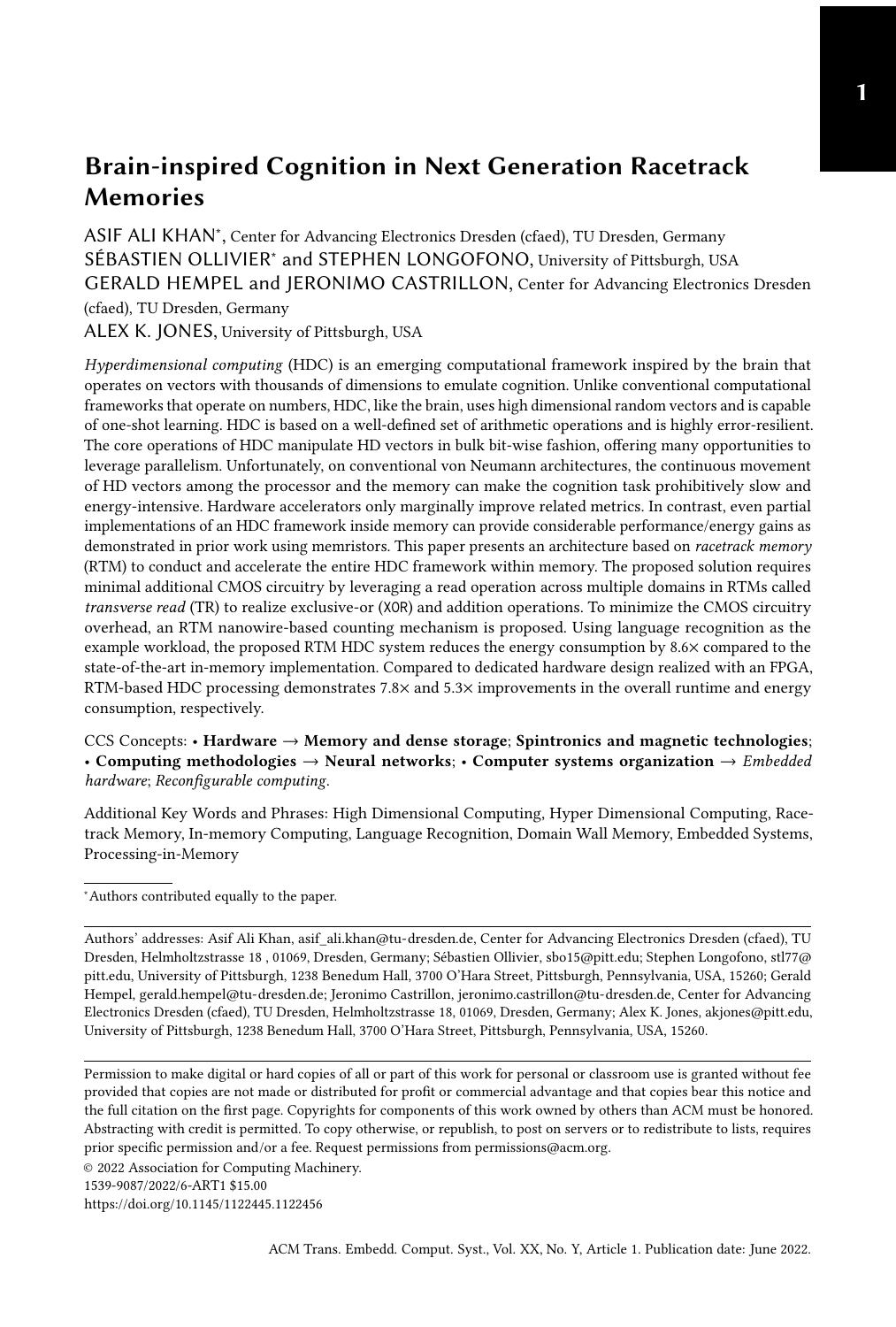#### ACKNOWLEDGMENTS

This work was partially funded by the German Research Council (DFG) through the TraceSymm project (366764507) and the Co4RTM project (450944241), and by the NSF awards 1822085 and 2133267 and by the laboratory of physical sciences (LPS) and NSA.

#### REFERENCES

- <span id="page-24-7"></span>[1] Samantha Archer, Georgios Mappouras, Robert Calderbank, and Daniel Sorin. 2020. Foosball coding: Correcting shift errors and bit flip errors in 3d racetrack memory. In 2020 50th Annual IEEE/IFIP International Conference on Dependable Systems and Networks (DSN). IEEE, 331–342.
- <span id="page-24-5"></span>[2] Robin Bläsing, Asif Ali Khan, Panagiotis Ch. Filippou, Chirag Garg, Fazal Hameed, Jeronimo Castrillon, and Stuart S. P. Parkin. 2020. Magnetic Racetrack Memory: From Physics to the Cusp of Applications Within a Decade. Proc. IEEE 108, 8 (2020), 1303–1321.<https://doi.org/10.1109/JPROC.2020.2975719>
- <span id="page-24-8"></span>[3] Robin Bläsing, Tianping Ma, See-Hun Yang, Chirag Garg, Fasil Kidane Dejene, Alpha T N'Diaye, Gong Chen, Kai Liu, and Stuart SP Parkin. 2018. Exchange coupling torque in ferrimagnetic Co/Gd bilayer maximized near angular momentum compensation temperature. Nature communications 9, 1 (2018), 1-8.
- <span id="page-24-14"></span>[4] Alessio Burrello, Lukas Cavigelli, Kaspar Schindler, Luca Benini, and Abbas Rahimi. 2019. Laelaps: An Energy-Efficient Seizure Detection Algorithm from Long-term Human iEEG Recordings without False Alarms. In 2019 Design, Automation Test in Europe Conference Exhibition (DATE). 752–757.<https://doi.org/10.23919/DATE.2019.8715186>
- <span id="page-24-3"></span>[5] Sohum Datta, Ryan A. G. Antonio, Aldrin R. S. Ison, and Jan M. Rabaey. 2019. A Programmable Hyper-Dimensional Processor Architecture for Human-Centric IoT. IEEE Journal on Emerging and Selected Topics in Circuits and Systems 9, 3 (2019), 439–452.<https://doi.org/10.1109/JETCAS.2019.2935464>
- <span id="page-24-15"></span>[6] Sohum Datta, Ryan A. G. Antonio, Aldrin R. S. Ison, and Jan M. Rabaey. 2019. A Programmable Hyper-Dimensional Processor Architecture for Human-Centric IoT. IEEE Journal on Emerging and Selected Topics in Circuits and Systems 9, 3 (2019), 439–452.<https://doi.org/10.1109/JETCAS.2019.2935464>
- <span id="page-24-10"></span>[7] Quan Deng, Lei Jiang, Youtao Zhang, Minxuan Zhang, and Jun Yang. 2018. Dracc: a dram based accelerator for accurate cnn inference. In Proceedings of the 55th Annual Design Automation Conference. 1–6.
- <span id="page-24-1"></span>[8] Lulu Ge and Keshab K Parhi. 2020. Classification using hyperdimensional computing: A review. IEEE Circuits and Systems Magazine 20, 2 (2020), 30–47.
- <span id="page-24-12"></span>[9] Saransh Gupta, Justin Morris, Mohsen Imani, Ranganathan Ramkumar, Jeffrey Yu, Aniket Tiwari, Baris Aksanli, and Tajana Šimunić Rosing. 2020. Thrifty: Training with hyperdimensional computing across flash hierarchy. In 2020 IEEE/ACM International Conference On Computer Aided Design (ICCAD). IEEE, 1–9.
- <span id="page-24-2"></span>[10] Eman Hassan, Yasmin Halawani, Baker Mohammad, and Hani Saleh. 2021. Hyper-Dimensional Computing Challenges and Opportunities for AI Applications. IEEE Access (2021).
- <span id="page-24-11"></span>[11] Michael Hersche et al. [n.d.]. HDlib. [https://github.com/skurella/hdlib.](https://github.com/skurella/hdlib) Accessed: 2022-02-22.
- <span id="page-24-6"></span>[12] Michael Hersche, José del R. Millán, Luca Benini, and Abbas Rahimi. 2018. Exploring Embedding Methods in Binary Hyperdimensional Computing: A Case Study for Motor-Imagery based Brain-Computer Interfaces. arXiv[:1812.05705](https://arxiv.org/abs/1812.05705) [eess.SP]
- <span id="page-24-4"></span>[13] Daniele Ielmini and H-S Philip Wong. 2018. In-memory computing with resistive switching devices. Nature Electronics 1, 6 (2018), 333–343.
- <span id="page-24-13"></span>[14] Mohsen Imani, Deqian Kong, Abbas Rahimi, and Tajana Rosing. 2017. VoiceHD: Hyperdimensional Computing for Efficient Speech Recognition. In 2017 IEEE International Conference on Rebooting Computing (ICRC). 1-8. [https:](https://doi.org/10.1109/ICRC.2017.8123650) [//doi.org/10.1109/ICRC.2017.8123650](https://doi.org/10.1109/ICRC.2017.8123650)
- <span id="page-24-16"></span>[15] Mohsen Imani, Zhuowen Zou, Samuel Bosch, Sanjay Anantha Rao, Sahand Salamat, Venkatesh Kumar, Yeseong Kim, and Tajana Rosing. 2021. Revisiting HyperDimensional Learning for FPGA and Low-Power Architectures. In 2021 IEEE International Symposium on High-Performance Computer Architecture (HPCA). 221–234. [https://doi.org/10.1109/](https://doi.org/10.1109/HPCA51647.2021.00028) [HPCA51647.2021.00028](https://doi.org/10.1109/HPCA51647.2021.00028)
- <span id="page-24-17"></span>[16] Shubham Jain, Ashish Ranjan, Kaushik Roy, and Anand Raghunathan. 2018. Computing in Memory With Spin-Transfer Torque Magnetic RAM. IEEE Transactions on Very Large Scale Integration (VLSI) Systems 26, 3 (2018), 470–483. <https://doi.org/10.1109/TVLSI.2017.2776954>
- <span id="page-24-18"></span>[17] Weiwen Jiang, Edwin H-M Sha, Xinyi Zhang, Lei Yang, Qingfeng Zhuge, Yiyu Shi, and Jingtong Hu. 2019. Achieving super-linear speedup across multi-fpga for real-time dnn inference. ACM Transactions on Embedded Computing Systems (TECS) 18, 5s (2019), 67.
- <span id="page-24-9"></span>[18] Pentti Kanerva. 1996. Binary spatter-coding of ordered K-tuples. In Artificial Neural Networks - ICANN 96. Springer Berlin Heidelberg, Berlin, Heidelberg, 869–873.
- <span id="page-24-0"></span>[19] Pentti Kanerva. 2009. Hyperdimensional Computing: An Introduction to Computing in Distributed Representation with High-Dimensional Random Vectors. Cognitive Computation 1 (06 2009), 139–159. [https://doi.org/10.1007/s12559-](https://doi.org/10.1007/s12559-009-9009-8)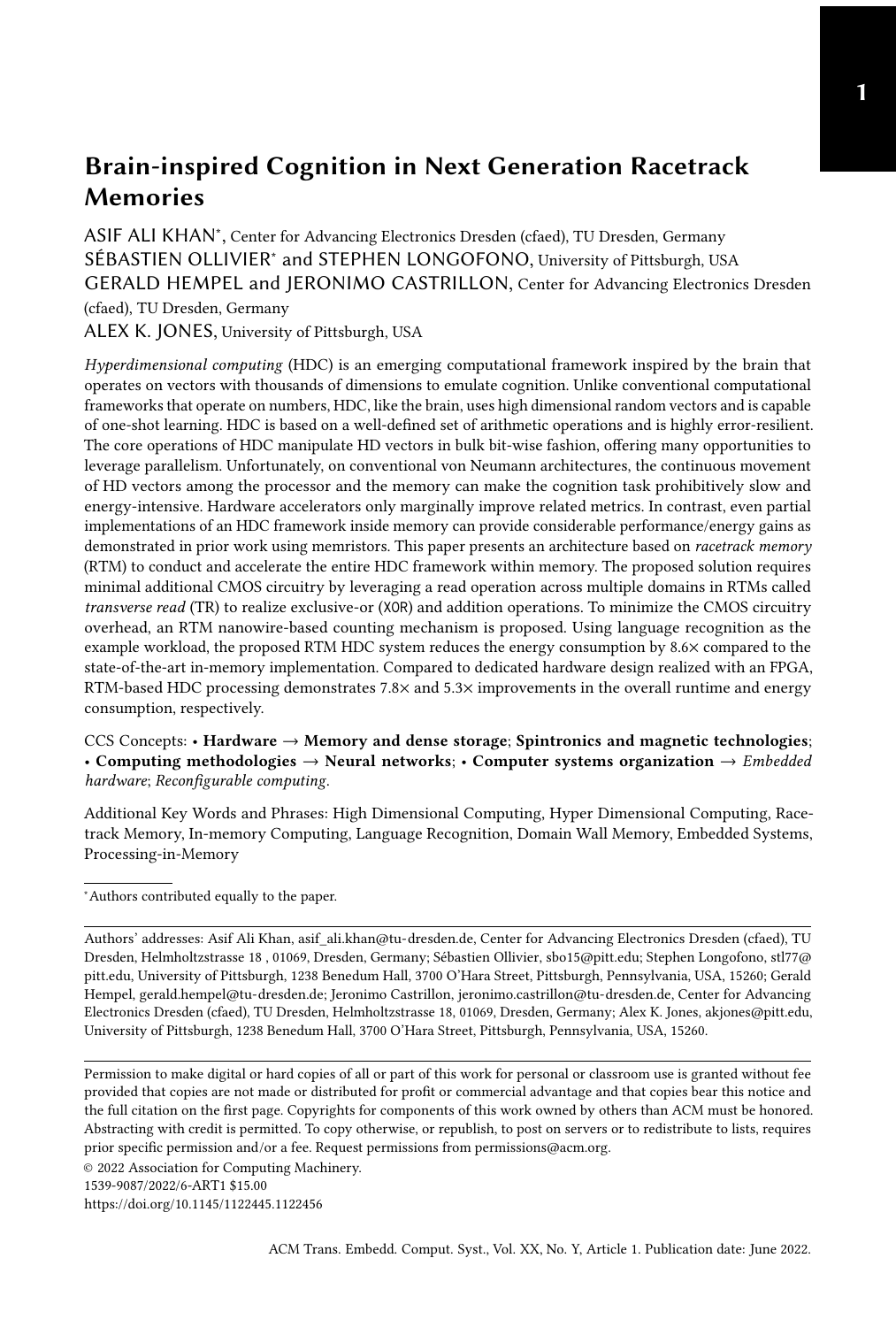[009-9009-8](https://doi.org/10.1007/s12559-009-9009-8)

- <span id="page-25-5"></span>[20] P. Kanerva. 2010. What We Mean When We Say "What's the Dollar of Mexico?": Prototypes and Mapping in Concept Space. In AAAI Fall Symposium: Quantum Informatics for Cognitive, Social, and Semantic Processes.
- <span id="page-25-0"></span>[21] Geethan Karunaratne, Manuel Gallo, Giovanni Cherubini, Luca Benini, Abbas Rahimi, and Abu Sebastian. 2020. Inmemory hyperdimensional computing. Nature Electronics 3 (2020), 327–337.<https://doi.org/10.1038/s41928-020-0410-3>
- <span id="page-25-10"></span>[22] Riduan Khaddam-Aljameh, Milos Stanisavljevic, Jordi Fornt Mas, Geethan Karunaratne, Matthias Brändli, Feng Liu, Abhairaj Singh, Silvia M Müller, Urs Egger, Anastasios Petropoulos, et al. 2022. HERMES-Core–A 1.59-TOPS/mm<sup>2</sup> PCM on 14-nm CMOS In-Memory Compute Core Using 300-ps/LSB Linearized CCO-Based ADCs. IEEE Journal of Solid-State Circuits (2022).
- <span id="page-25-2"></span>[23] Asif Ali Khan, Fazal Hameed, Robin Bläsing, Stuart SP Parkin, and Jeronimo Castrillon. 2019. Shiftsreduce: Minimizing shifts in racetrack memory 4.0. ACM Transactions on Architecture and Code Optimization (TACO) 16, 4 (2019), 1–23.
- <span id="page-25-15"></span>[24] Asif Ali Khan, Norman A. Rink, Fazal Hameed, and Jeronimo Castrillon. 2019. Optimizing Tensor Contractions for Embedded Devices with Racetrack Memory Scratch-Pads. In Proceedings of the 20th ACM SIGPLAN/SIGBED International Conference on Languages, Compilers, and Tools for Embedded Systems (Phoenix, AZ, USA) (LCTES 2019). Association for Computing Machinery, New York, NY, USA, 5–18.<https://doi.org/10.1145/3316482.3326351>
- <span id="page-25-3"></span>[25] Kab-Jin Kim, Se Kwon Kim, Yuushou Hirata, Se-Hyeok Oh, Takayuki Tono, Duck-Ho Kim, Takaya Okuno, Woo Seung Ham, Sanghoon Kim, Gyoungchoon Go, et al. 2017. Fast domain wall motion in the vicinity of the angular momentum compensation temperature of ferrimagnets. Nature materials 16, 12 (2017), 1187–1192.
- <span id="page-25-7"></span>[26] Yeseong Kim, Mohsen Imani, Niema Moshiri, and Tajana Rosing. 2020. Geniehd: Efficient dna pattern matching accelerator using hyperdimensional computing. In 2020 Design, Automation & Test in Europe Conference & Exhibition (DATE). IEEE, 115–120.
- <span id="page-25-16"></span>[27] Donald Kline, Haifeng Xu, Rami Melhem, and Alex K. Jones. 2015. Domain-wall memory buffer for low-energy NoCs. In 2015 52nd ACM/EDAC/IEEE Design Automation Conference (DAC). 1–6.<https://doi.org/10.1145/2744769.2744826>
- <span id="page-25-17"></span>[28] Donald Kline, Haifeng Xu, Rami Melhem, and Alex K Jones. 2018. Racetrack Queues for Extremely Low-Energy FIFOs. IEEE Transactions on Very Large Scale Integration (VLSI) Systems 99 (2018), 1–14.
- <span id="page-25-4"></span>[29] Philipp Koehn. 2005. Europarl: A Parallel Corpus for Statistical Machine Translation.
- <span id="page-25-9"></span>[30] Bing Li, Bonan Yan, and Hai Li. 2019. An Overview of In-Memory Processing with Emerging Non-Volatile Memory for Data-Intensive Applications. In Proceedings of the 2019 on Great Lakes Symposium on VLSI (Tysons Corner, VA, USA) (GLSVLSI '19). Association for Computing Machinery, New York, NY, USA, 381–386. [https://doi.org/10.1145/3299874.](https://doi.org/10.1145/3299874.3319452) [3319452](https://doi.org/10.1145/3299874.3319452)
- <span id="page-25-11"></span>[31] Haitong Li, Tony F. Wu, Abbas Rahimi, Kai-Shin Li, Miles Rusch, Chang-Hsien Lin, Juo-Luen Hsu, Mohamed M. Sabry, S. Burc Eryilmaz, Joon Sohn, Wen-Cheng Chiu, Min-Cheng Chen, Tsung-Ta Wu, Jia-Min Shieh, Wen-Kuan Yeh, Jan M. Rabaey, Subhasish Mitra, and H.-S. Philip Wong. 2016. Hyperdimensional computing with 3D VRRAM in-memory kernels: Device-architecture co-design for energy-efficient, error-resilient language recognition. In 2016 IEEE International Electron Devices Meeting (IEDM). 16.1.1–16.1.4.<https://doi.org/10.1109/IEDM.2016.7838428>
- <span id="page-25-13"></span>[32] Shuangchen Li, Cong Xu, Qiaosha Zou, Jishen Zhao, Yu Lu, and Yuan Xie. 2016. Pinatubo: A processing-in-memory architecture for bulk bitwise operations in emerging non-volatile memories. In Proceedings of the 53rd Annual Design Automation Conference. 1–6.
- <span id="page-25-18"></span>[33] Bicheng Liu, Shouzhen Gu, Mingsong Chen, Wang Kang, Jingtong Hu, Qingfeng Zhuge, and Edwin H-M Sha. 2017. An efficient racetrack memory-based Processing-in-memory architecture for convolutional neural networks. In 2017 IEEE International Symposium on Parallel and Distributed Processing with Applications and 2017 IEEE International Conference on Ubiquitous Computing and Communications (ISPA/IUCC). IEEE, 383–390.
- <span id="page-25-12"></span>[34] Jialong Liu, Mingyuan Ma, Zhenhua Zhu, Yu Wang, and Huazhong Yang. 2019. HDC-IM: Hyperdimensional Computing In-Memory Architecture based on RRAM. In 2019 26th IEEE International Conference on Electronics, Circuits and Systems (ICECS). 450–453.<https://doi.org/10.1109/ICECS46596.2019.8964906>
- <span id="page-25-14"></span>[35] Mengjie Mao, Wujie Wen, Yaojun Zhang, Yiran Chen, and Hai Li. 2017. An Energy-Efficient GPGPU Register File Architecture Using Racetrack Memory. IEEE Trans. Comput. 66, 9 (2017), 1478–1490.
- <span id="page-25-8"></span>[36] Fabio Montagna, Abbas Rahimi, Simone Benatti, Davide Rossi, and Luca Benini. 2018. PULP-HD: Accelerating Brain-Inspired High-Dimensional Computing on a Parallel Ultra-Low Power Platform. In 2018 55th ACM/ESDA/IEEE Design Automation Conference (DAC). 1–6.<https://doi.org/10.1109/DAC.2018.8465801>
- <span id="page-25-6"></span>[37] Justin Morris, Mohsen Imani, Samuel Bosch, Anthony Thomas, Helen Shu, and Tajana Rosing. 2019. CompHD: Efficient Hyperdimensional Computing Using Model Compression. In 2019 IEEE/ACM International Symposium on Low Power Electronics and Design (ISLPED). 1–6.<https://doi.org/10.1109/ISLPED.2019.8824908>
- <span id="page-25-1"></span>[38] Sébastien Ollivier, Donald Kline Jr., Roxy Kawsher, Rami Melhem, Sanjukta Banja, and Alex K. Jones. 2019. Leveraging Transverse Reads to Correct Alignment Faults in Domain Wall Memories. In Proceedings of the IEEE/IFIP Dependable Systems and Networks Conference (DSN). Portland, OR.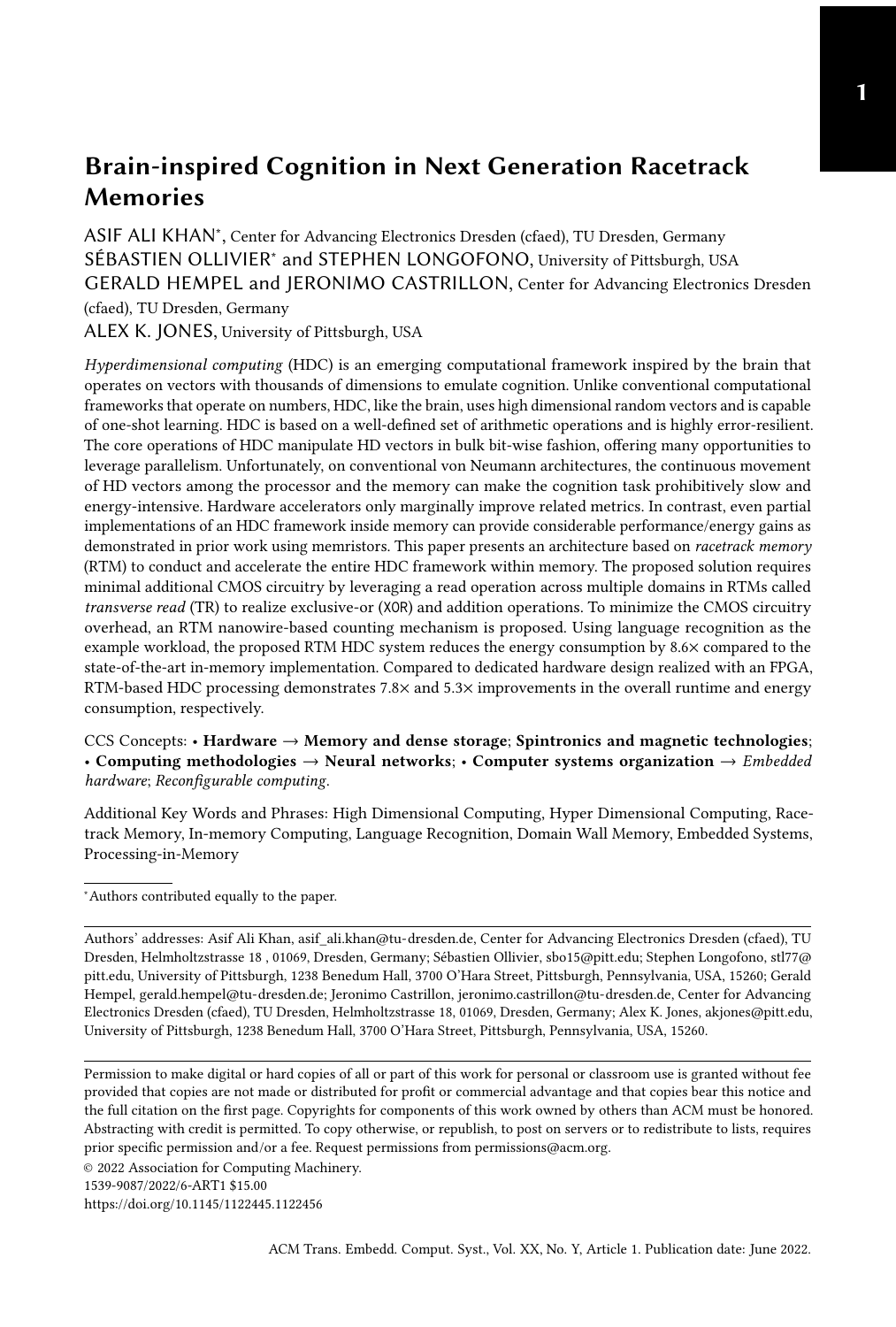- <span id="page-26-8"></span>[39] Sébastien Ollivier, Stephen Longofono, Prayash Dutta, Jingtong Hu, Sanjukta Bhanja, and Alex K. Jones. 2021. PIRM: Processing In Racetrack Memories. arXiV (August 2021). arXiv[:2108.00000](https://arxiv.org/abs/2108.00000)
- <span id="page-26-21"></span>[40] Yu Pan, Peng Ouyang, Yinglin Zhao, Wang Kang, Shouyi Yin, Youguang Zhang, Weisheng Zhao, and Shaojun Wei. 2018. A Multilevel Cell STT-MRAM-Based Computing In-Memory Accelerator for Binary Convolutional Neural Network. IEEE Transactions on Magnetics 54, 11 (2018), 1–5.<https://doi.org/10.1109/TMAG.2018.2848625>
- <span id="page-26-22"></span>[41] E. Park, S. Yoo, S. Lee, and H. Li. 2014. Accelerating graph computation with racetrack memory and pointer-assisted graph representation. In 2014 Design, Automation Test in Europe Conference Exhibition (DATE). 1–4. [https://doi.org/10.](https://doi.org/10.7873/DATE.2014.172) [7873/DATE.2014.172](https://doi.org/10.7873/DATE.2014.172)
- <span id="page-26-15"></span>[42] S. Parkin, M. Hayashi, and L. Thomas. 2008. Magnetic Domain-Wall Racetrack Memory. 320 (05 2008), 190–194.
- <span id="page-26-16"></span>[43] Stuart Parkin and See-Hun Yang. 2015. Memory on the Racetrack. 10 (03 2015), 195–198.
- <span id="page-26-20"></span>[44] Farhana Parveen, Zhezhi He, Shaahin Angizi, and Deliang Fan. 2018. HieIM: Highly Flexible in-Memory Computing Using STT MRAM. In Proceedings of the 23rd Asia and South Pacific Design Automation Conference (Jeju, Republic of Korea) (ASPDAC '18). IEEE Press, 361–366.
- <span id="page-26-17"></span>[45] Jorge Puebla, Junyeon Kim, Kouta Kondou, and Yoshichika Otani. 2020. Spintronic devices for energy-efficient data storage and energy harvesting. Communications Materials 1, 1 (2020), 1–9.
- <span id="page-26-18"></span>[46] Uwe Quasthoff, Matthias Richter, and Chris Biemann. 2006. Corpus Portal for Search in Monolingual Corpora. Proceedings of LREC-06 (01 2006).
- <span id="page-26-10"></span>[47] Abbas Rahimi et al. [n.d.]. HDC Language Recognition. [https://github.com/abbas-rahimi/HDC-Language-Recognition.](https://github.com/abbas-rahimi/HDC-Language-Recognition) Accessed: 2021-07-05.
- <span id="page-26-3"></span>[48] Abbas Rahimi, Sohum Datta, Denis Kleyko, Edward Paxon Frady, Bruno Olshausen, Pentti Kanerva, and Jan M. Rabaey. 2017. High-Dimensional Computing as a Nanoscalable Paradigm. IEEE Transactions on Circuits and Systems I: Regular Papers 64, 9 (2017), 2508–2521.<https://doi.org/10.1109/TCSI.2017.2705051>
- <span id="page-26-4"></span>[49] Abbas Rahimi, Pentti Kanerva, and Jan M. Rabaey. 2016. A Robust and Energy-Efficient Classifier Using Brain-Inspired Hyperdimensional Computing. In Proceedings of the 2016 International Symposium on Low Power Electronics and Design (San Francisco Airport, CA, USA) (ISLPED '16). Association for Computing Machinery, New York, NY, USA, 64–69. <https://doi.org/10.1145/2934583.2934624>
- <span id="page-26-5"></span>[50] Fabrizio Riente, Giovanna Turvani, Marco Vacca, and Mariagrazia Graziano. 2021. Parallel Computation in the Racetrack Memory. IEEE Transactions on Emerging Topics in Computing (2021), 1–1.<https://doi.org/10.1109/TETC.2021.3078061>
- <span id="page-26-7"></span>[51] Kawsher Roxy, Sébastien Ollivier, Arifa Hoque, Stephen Longofono, Alex K Jones, and Sanjukta Bhanja. 2020. A Novel Transverse Read Technique for Domain-Wall "Racetrack" Memories. IEEE Transactions on Nanotechnology 19 (2020), 648–652.
- <span id="page-26-19"></span>[52] Sahand Salamat, Mohsen Imani, Behnam Khaleghi, and Tajana Rosing. 2019. F5-HD: Fast Flexible FPGA-Based Framework for Refreshing Hyperdimensional Computing (FPGA '19). Association for Computing Machinery, New York, NY, USA, 53–62.<https://doi.org/10.1145/3289602.3293913>
- <span id="page-26-2"></span>[53] Sahand Salamat, Mohsen Imani, and Tajana Rosing. 2020. Accelerating hyperdimensional computing on fpgas by exploiting computational reuse. IEEE Trans. Comput. 69, 8 (2020), 1159–1171.
- <span id="page-26-9"></span>[54] Kenny Schlegel, Peer Neubert, and Peter Protzel. 2020. A comparison of vector symbolic architectures. arXiv preprint arXiv:2001.11797 (2020).
- <span id="page-26-6"></span>[55] Ali Shafiee, Anirban Nag, Naveen Muralimanohar, Rajeev Balasubramonian, John Paul Strachan, Miao Hu, R. Stanley Williams, and Vivek Srikumar. 2016. ISAAC: A Convolutional Neural Network Accelerator with In-Situ Analog Arithmetic in Crossbars. In 2016 ACM/IEEE 43rd Annual International Symposium on Computer Architecture (ISCA). 14–26.<https://doi.org/10.1109/ISCA.2016.12>
- <span id="page-26-1"></span>[56] Emma Strubell, Ananya Ganesh, and Andrew McCallum. 2019. Energy and Policy Considerations for Deep Learning in NLP. arXiv[:1906.02243](https://arxiv.org/abs/1906.02243) [cs.CL]
- <span id="page-26-0"></span>[57] Neil C. Thompson, Kristjan Greenewald, Keeheon Lee, and Gabriel F. Manso. 2020. The Computational Limits of Deep Learning. arXiv[:2007.05558](https://arxiv.org/abs/2007.05558) [cs.LG]
- <span id="page-26-11"></span>[58] Tommi Vatanen, Jaakko J Väyrynen, and Sami Virpioja. 2010. Language Identification of Short Text Segments with N-gram Models.. In LREC. Citeseer.
- <span id="page-26-13"></span>[59] Rangharajan Venkatesan, Vivek Kozhikkottu, Charles Augustine, Arijit Raychowdhury, Kaushik Roy, and Anand Raghunathan. 2012. TapeCache: A High Density, Energy Efficient Cache Based on Domain Wall Memory (ISLPED '12). ACM, New York, NY, USA, 185–190.<https://doi.org/10.1145/2333660.2333707>
- <span id="page-26-14"></span>[60] Rangharajan Venkatesan, Shankar Ganesh Ramasubramanian, Swagath Venkataramani, Kaushik Roy, and Anand Raghunathan. 2014. STAG: Spintronic-Tape Architecture for GPGPU Cache Hierarchies. In Proceeding of the 41st Annual International Symposium on Computer Architecuture (Minneapolis, Minnesota, USA) (ISCA '14). IEEE Press, 253–264.
- <span id="page-26-12"></span>[61] Rangharajan Venkatesan, Mrigank Sharad, Kaushik Roy, and Anand Raghunathan. 2013. DWM-TAPESTRI-an energy efficient all-spin cache using domain wall shift based writes. In Proc. of DATE. 1825–1830.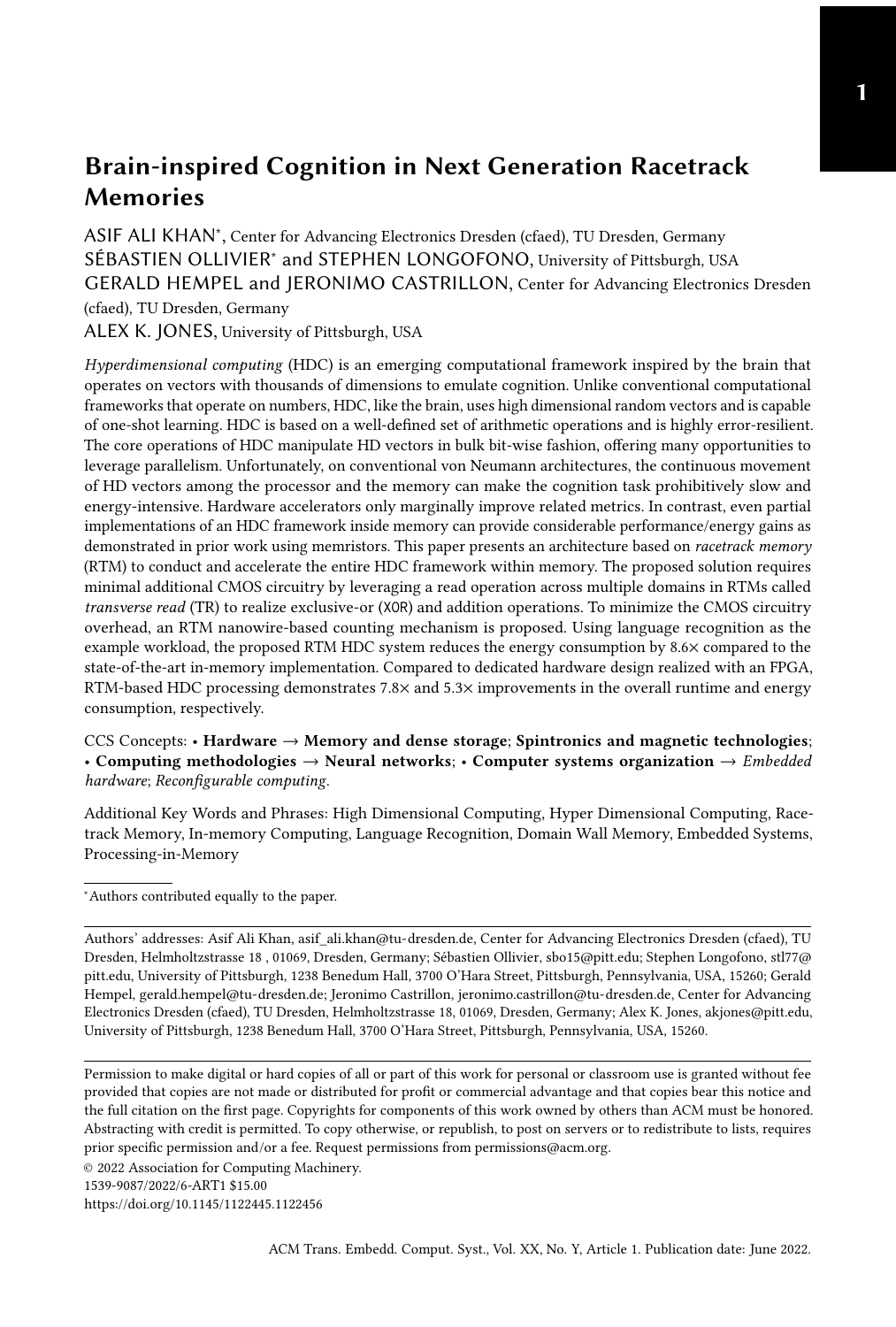- <span id="page-27-4"></span>[62] Shuo Wang, Yun Liang, Chao Zhang, Xiaolong Xie, Guangyu Sun, Yongpan Liu, Yu Wang, and Xiuhong Li. 2016. Performance-centric register file design for GPUs using racetrack memory. In 2016 21st Asia and South Pacific Design Automation Conference (ASP-DAC). 25–30.<https://doi.org/10.1109/ASPDAC.2016.7427984>
- <span id="page-27-3"></span>[63] Tony F. Wu, Haitong Li, Ping-Chen Huang, Abbas Rahimi, Gage Hills, Bryce Hodson, William Hwang, Jan M. Rabaey, H.-S. Philip Wong, Max M. Shulaker, and Subhasish Mitra. 2018. Hyperdimensional Computing Exploiting Carbon Nanotube FETs, Resistive RAM, and Their Monolithic 3D Integration. IEEE Journal of Solid-State Circuits 53, 11 (2018), 3183–3196.<https://doi.org/10.1109/JSSC.2018.2870560>
- <span id="page-27-5"></span>[64] H. Xu, Y. Alkabani, R. Melhem, and A. K. Jones. 2016. FusedCache: A Naturally Inclusive, Racetrack Memory, Dual-Level Private Cache. IEEE Transactions on Multi-Scale Computing Systems 2, 2 (April 2016), 69–82. [https:](https://doi.org/10.1109/TMSCS.2016.2536020) [//doi.org/10.1109/TMSCS.2016.2536020](https://doi.org/10.1109/TMSCS.2016.2536020)
- <span id="page-27-6"></span>[65] Haifeng Xu, Yong Li, Rami Melhem, and Alex K. Jones. 2015. Multilane Racetrack caches: Improving efficiency through compression and independent shifting. In The 20th Asia and South Pacific Design Automation Conference. 417–422. <https://doi.org/10.1109/ASPDAC.2015.7059042>
- <span id="page-27-2"></span>[66] Hao Yu, Yuhao Wang, Shuai Chen, Wei Fei, Chuliang Weng, Junfeng Zhao, and Zhulin Wei. 2014. Energy efficient inmemory machine learning for data intensive image-processing by non-volatile domain-wall memory. In 2014 19th Asia and South Pacific Design Automation Conference (ASP-DAC). 191–196.<https://doi.org/10.1109/ASPDAC.2014.6742888>
- <span id="page-27-1"></span>[67] Chao Zhang, Guangyu Sun, Xian Zhang, Weiqi Zhang, Weisheng Zhao, Tao Wang, Yun Liang, Yongpan Liu, Yu Wang, and Jiwu Shu. 2015. Hi-fi playback: Tolerating position errors in shift operations of racetrack memory. In ACM SIGARCH Computer Architecture News, Vol. 43-3. ACM, 694–706.
- <span id="page-27-7"></span>[68] Y. Zhang, W. Zhao, J. Klein, D. Ravelsona, and C. Chappert. 2012. Ultra-High Density Content Addressable Memory Based on Current Induced Domain Wall Motion in Magnetic Track. IEEE Transactions on Magnetics 48, 11 (Nov 2012), 3219–3222.<https://doi.org/10.1109/TMAG.2012.2198876>
- <span id="page-27-0"></span>[69] Yue Zhang, WS Zhao, Dafiné Ravelosona, J-O Klein, Joo-Von Kim, and Claude Chappert. 2012. Perpendicular-magneticanisotropy CoFeB racetrack memory. Journal of Applied Physics 111, 9 (2012), 093925.
- <span id="page-27-8"></span>[70] W. Zhao, N. Ben Romdhane, Y. Zhang, J. Klein, and D. Ravelosona. 2013. Racetrack memory based reconfigurable computing. In 2013 IEEE Faible Tension Faible Consommation. 1–4.<https://doi.org/10.1109/FTFC.2013.6577771>